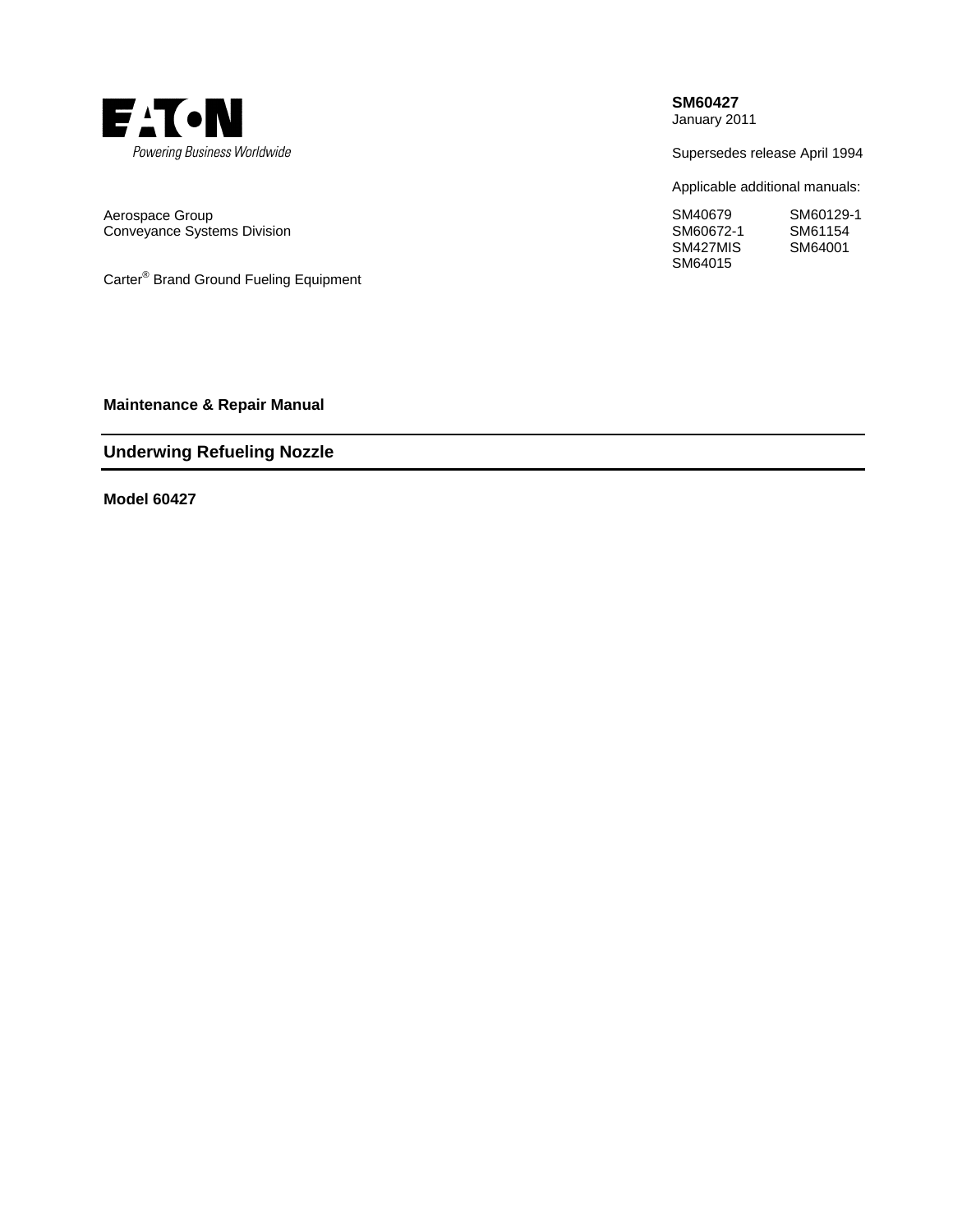# **TABLE OF CONTENTS**

|      | Page |  |
|------|------|--|
| 1.0  |      |  |
| 2.0  |      |  |
| 3.0  |      |  |
| 4.0  |      |  |
| 5.0  |      |  |
| 6.0  |      |  |
| 7.0  |      |  |
| 8.0  |      |  |
| 9.0  |      |  |
| 10.0 |      |  |
|      |      |  |
|      |      |  |
|      |      |  |
|      |      |  |
|      |      |  |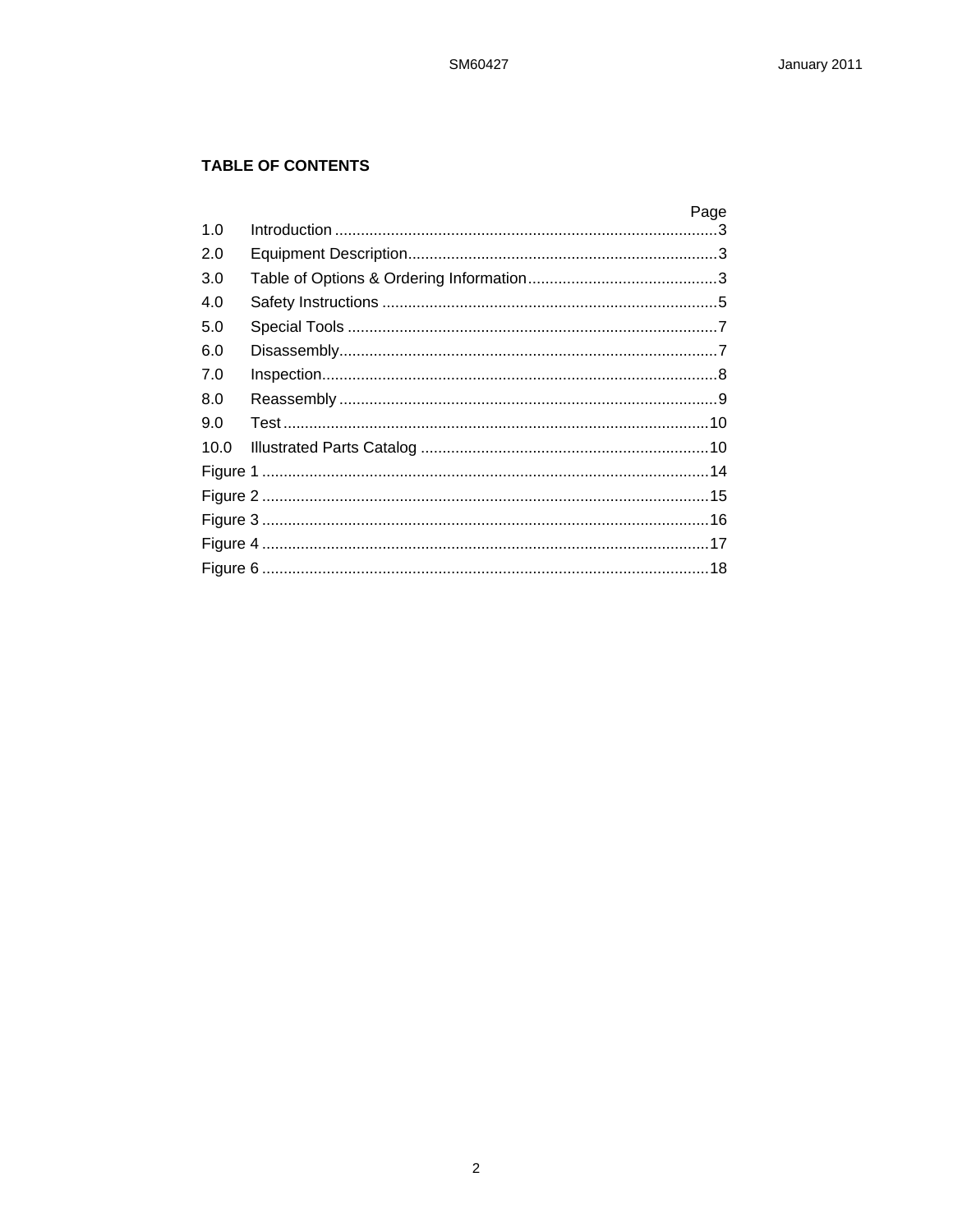## **Maintenance, Overhaul & Test Instructions Underwing Refueling Nozzle Carter® brand Model 60427**

#### **1.0 INTRODUCTION**

This manual furnishes detailed instructions covering the maintenance and overhaul of Eaton's Carter brand Model 60427 underwing refueling nozzle and its various options. For the maintenance of options to the basic 60427 nozzle, refer to Options Table, Section 3.0. This table will reference the service manual that should be used in the maintenance of each option.

# **2.0 EQUIPMENT DESCRIPTION**

Model 60427 nozzle is a 2-1/2 inch underwing refueling nozzle. It is designed for use with all grades of commercial and military jet fuels. Its operating pressure range is 0 - 200 psi with a rated flow of 600 gpm. The nozzle will have a pressure drop of approximately 3 psi at rated flow when fully opened. The operating temperature range is -35° F to 150° F [-37° C to 66° C]. The basic nozzle would be procured as

### **3.0 TABLE OF OPTIONS & ORDERING INFORMATION**

The basic Model 60427 is available with a variety of options to customize it to meet specific requirements as listed in the table below. The various options, when compatible, may be

 **PART 1 – Model Number** 

In this latest issue, the new part numbering system required to identify the nozzle is also fully explained. (See Section 3.0).

Model 60427 nozzle is designed to mate all international standard aircraft adapters made in accordance with MS24484, MS29514 or equivalent.

model number 60427, which would include the standard handle grips and nose seal. Other options that are available to build a nozzle to specific specifications are listed in the table shown in Section 3.0. The exploded view, figure 2, includes options D, E & T. Other available options are either shown in the other exploded views or in the separate manuals referenced as accessory to this manual.

combined and listed following the model number 60427 to achieve a complete unit. The model number of a complete nozzle consists of four basic parts as illustrated below.



### **PART 2**

The following options may be added as Part 2 of the part number as indicated above to order a unit to meet your requirements:

| Option |                    | Option |                                               |
|--------|--------------------|--------|-----------------------------------------------|
| Letter | <b>Description</b> | Letter | <b>Description</b>                            |
| *B     | 60 mesh strainer   | G      | Adds 15" handles                              |
| *C     | 100 mesh strainer  | ***H   | Adds drag ring                                |
| D      | Grounding cable    | R      | Flight refueling male half                    |
|        | Vacuum breaker     |        | Stirrup handle package                        |
| $**F3$ | 35 psi regulator   |        | Pressure gauge (obsolete)                     |
| $**F4$ | 45 psi regulator   |        | Deletes handles (nozzle shipped less handles) |
| **F5   | 55 psi regulator   |        | Russian nose seal (obsolete)                  |
|        |                    |        | Aretic woother pozzlo                         |

Arctic weather nozzle

3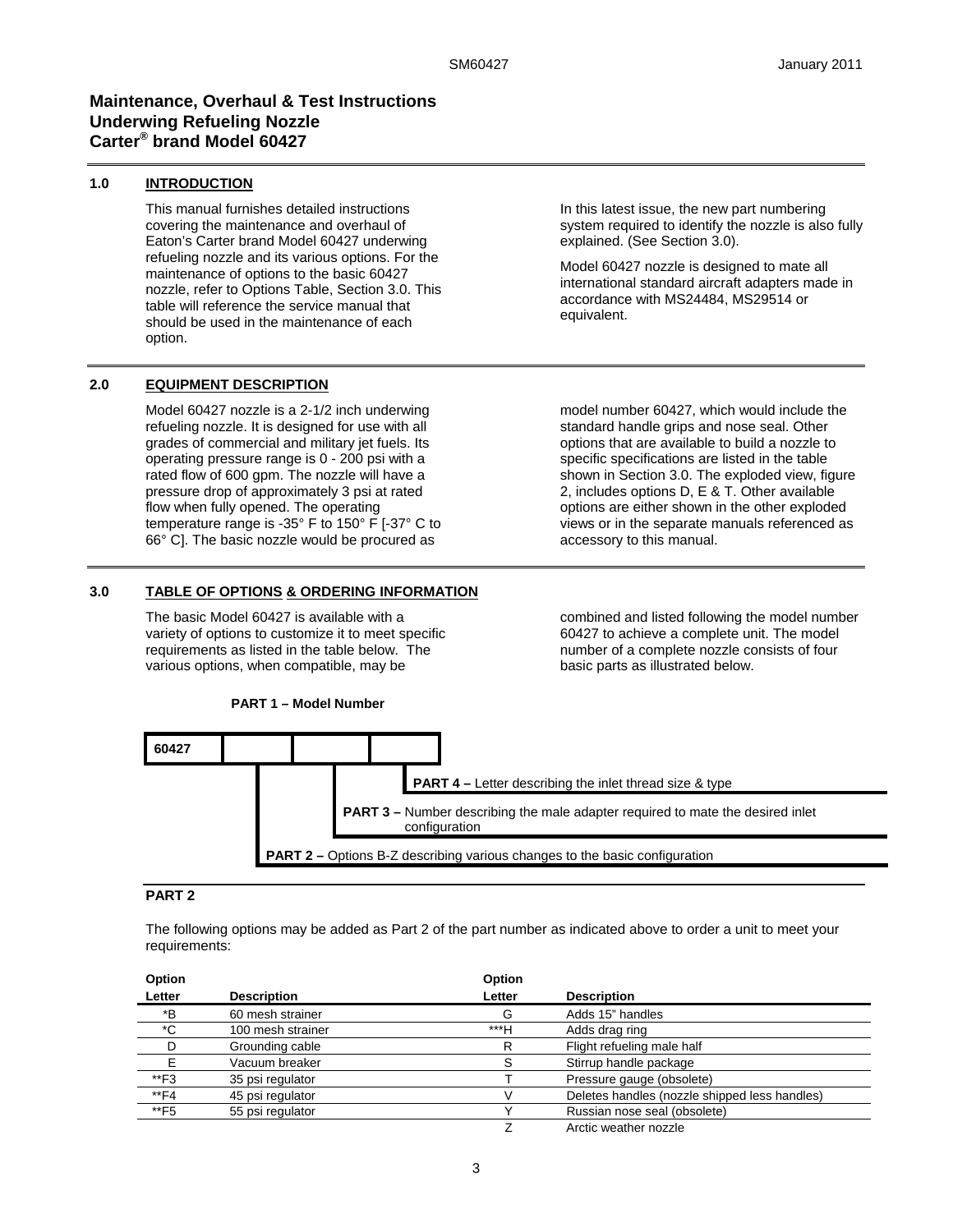- Options B & C only available when a male half from part 3 or option R is specified.
- \*\* To obtain a nozzle with two regulators, specify two options in series F5F4 results in 55 and 45 psi units with the 55 psi unit assembled as the one nearest the inlet. It should also be noted that the "-555" version of the hose end regulator no longer exists, it has been replaced by the F5. The "-555" was a 55 psi unit with a gold anodized body for identification. All F5 regulators have a gold alodined stripe around the body.
- \*\*\* Can be used only with any option F. Can not be used with options 3-5 or 7-9 from part 3 below.

### **PART 3**

One of the numbers on the following page must be included as part 3, as indicated above, to specify the type of inlet configuration desired. The nozzle may be ordered with the inlet terminating in an adapter half only, if desired. In this case leave Part 4 blank. If a female half, either quick disconnect or dry break of some configuration is desired, Part 4 must be completed.

| Option   |                                                                                                                         | Option |                                                                                                                                                      |
|----------|-------------------------------------------------------------------------------------------------------------------------|--------|------------------------------------------------------------------------------------------------------------------------------------------------------|
| Letter   | <b>Description</b>                                                                                                      | Letter | <b>Description</b>                                                                                                                                   |
| 3        | Adds ball valve (Model 64015). [Refer to<br>catalog sheet 64015 for more details to order<br>and or options available]. | 5      | Adds male adapter half to mate 64001 swivel<br>quick disconnect when used without regulator<br>(any F option). (44700)                               |
| 3D<br>3E | Adds glass inspection port to ball valve<br>Adds drag ring to ball valve. (Use instead of                               | 6      | Adds male adapter half (43046) to mate standard<br>female quick disconnect (43108) & old style dry<br>break QD (60672-1)                             |
|          | option H from part 1 above)                                                                                             | $7***$ | Adds male adapter half to mate 61154 dry break                                                                                                       |
| 3DE      | Adds ball valve with glass inspection port and<br>drag ring                                                             |        | when the regulator is used (any F option).<br>(44185)                                                                                                |
| $**$     | Adds handle spanner for operation/inspection.                                                                           | $8***$ | Adds male adapter half to mate 61154 dry break<br>when used without regulator (any F option).                                                        |
|          | Adds hex key for defuel operation.                                                                                      |        | (44700)                                                                                                                                              |
| $**R$    |                                                                                                                         | 9      | Adds male adapter half to mate with high flow                                                                                                        |
| 4        | Adds male adapter half to mate 64001 swivel<br>quick disconnect when the regulator is used<br>(any F option). (44185)   |        | female QD (includes 100 mesh screen). Only<br>available as complete QD with 3" JIS inlet thread.<br>(42275-3) Specify together with "U" from part 4. |
| $***$    | Adds options to number 3 of part 3 above, only                                                                          |        |                                                                                                                                                      |

Safety clip (P/N 210641) for the 61154 dry break QD is considered FOD (Foreign Object Damage) and is not included on military nozzle assemblies, however, it can be added as a no cost option.

#### **PART 4**

One of the following letters must be included as Part 4 as indicated above to specify the inlet thread and size:

| Option<br>Letter | <b>Description</b>                                                       | Option<br>Letter | <b>Description</b>                                                       |
|------------------|--------------------------------------------------------------------------|------------------|--------------------------------------------------------------------------|
| H                | Inlet thread - 2½" NPT                                                   | н                | Inlet thread - 2½" NPT                                                   |
| K                | Inlet thread - 2½" BSPP                                                  | K                | Inlet thread - 2½" BSPP                                                  |
| L                | Inlet thread - 3" NPT                                                    | L                | Inlet thread - 3" NPT                                                    |
| *M               | Inlet thread - 3" BSPP                                                   | *M               | Inlet thread - 3" BSPP                                                   |
| N                | Inlet thread - 2" BSPP                                                   | N                | Inlet thread - 2" BSPP                                                   |
| P                | Inlet thread - 2" NPT                                                    | P                | Inlet thread - 2" NPT                                                    |
| U                | Inlet thread - 3" JIS (only available with option<br>9 from part 3 only) | U                | Inlet thread - 3" JIS (only available with option 9<br>from part 3 only) |
| $\overline{z}$   | Inlet thread - 3" JIS (only available with option<br>6 from part 3 only) | Z                | Inlet thread - 3" JIS (only available with option 6<br>from part 3 only) |

Not available with ball valve, option 3 from part 3 above.

Examples: 60427BDF36H - Nozzle with 60 mesh screen, grounding cable, 35 psi regulator and 2 1/2 NPT 40679-1 QD.

60427CF5F57K - Nozzle with 100 mesh screen, two 55 psi regulators and 2 1/2 BSPP 61154JK dry break QD.

60427C8K - Nozzle with 100 mesh screen and 2 1/2 BSPP 61154DK dry break.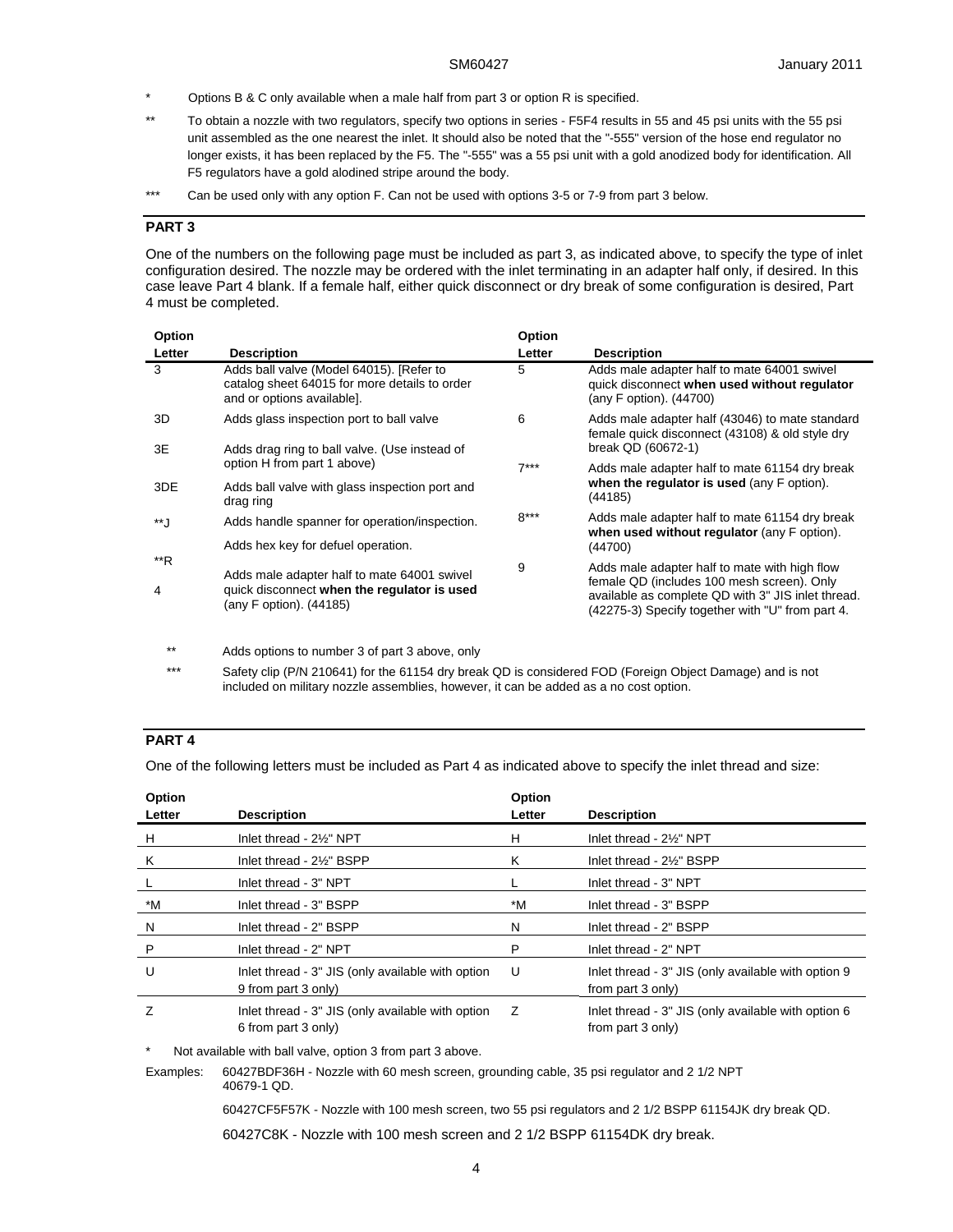The following table should be used to determine the service manual to be used in the maintenance, repair or replacement of parts designated by option letters to the basic 60427 nozzle.

| Option           |                    |                       | Option      |                    |                       |
|------------------|--------------------|-----------------------|-------------|--------------------|-----------------------|
| Letter           | <b>Part Number</b> | <b>Service Manual</b> | Letter      | <b>Part Number</b> | <b>Service Manual</b> |
| B                | 41767-60           | SM40679               | 4           | 44185              | SM64001               |
| C                | 41767-100          | SM40679               | 4H, K-P     | 64001H, K-P        | SM64001               |
| D                | 41768              | SM60427               | 5           | 44700              | SM64001               |
| E                | 41599              | SM60427               | 5H, K-P     | 64001H, K-P        | SM64001               |
| $F^*$            | 60129-1*           | SM60129-1             | 6           | 43046              | SM40679               |
| G                | 43003-2            | SM60427               | 6H, K-P & Z | 40679-             | SM40679               |
| R                | 41600              | SM427MISC             |             | 44185              | SM61154               |
| S                | 43003-3            | SM60427               | 7H, K-P     | 61154H, K-P        | SM61154               |
| $T^{\ast\ast}$   | 41770              | SM60427               | 8           | 44700              | SM61154               |
| $Y^{\star\star}$ | 29649 & 29650      | SM60427               | 8H, K-P     | 61154H, K-P        | SM61154               |
|                  | 47101              | SM60427               | 9U          | 42275-3            | SM42275               |
| 3H, K, L, N, P   | 64015              | SM64015               | 4           | 44185              | SM64001               |
|                  |                    |                       | 4H, K-P     | 64001H, K-P        | SM64001               |

Three different regulators are available. Refer to the following pages regarding part numbering for more details.

\*\* Option T pressure gauge and option Y, Russian nose seal, available only as long as inventory of the parts is available.

Nozzles with the old style dry break Model 60672-1 were sold under options TT through YY to the basic nozzle. Model 60672-1 is out of production and has been superseded by Model 61154 dry break quick disconnect. The male and female halves of the 61154 are not interchangeable with either the 60672-1 series

#### **4.0 SAFETY INSTRUCTIONS**

There are several safety interlock features designed into the 60427 nozzle that must be functioning to prevent an accident that would result in a spill of flammable liquids with the consequential risk of fire, personal injury or death, and property damage. Refer to Table 1.0, Section 10.0, to identify individual parts during the following discussion.

#### 4.1 COLLAR ASSY LOCK AND INDEX PINS

Examination of the connection end of a disengaged nozzle not connected to an adapter discloses the three Collar Lock Pins (15) and three Index Pins (17) installed between the Collar (9) and the Nose Seal (12) or (12A). The three spring loaded Collar Lock Pins (15) engage three cutouts (arched shaped windows) in the flange of the Collar (9) when the Collar is in the fully disengaged position. These Collar Lock Pins (15) prevent accidental rotation of the Collar of the disengaged nozzle. One of the three cutouts in Collar (9) is normally elongated more than the other two.

With the Collar (9) locked in the disengaged position, the flat portion of a ramp integral to the Collar (9) is positioned over a flat on the Crank Handle (21) or (21A) in a manner that prevents opening the Poppet (11 or 11A).

male and female halves. The entire dry break disconnect must be replaced. The male half adapter, 43046, is still available as a spare part. However, if the female half is required as a replacement for a 60672-1, a complete 61154 (appropriate options specified) will have to be ordered.

When connecting to an aircraft, the three Index Pins (17) mate with three slots in a serviceable MS24484 Adapter Flange to index the nozzle to the flange so the Collar (9) mates with the flange lugs during engagement and prevents disengagement of the Collar (9) from the flange without releasing the three spring loaded Collar Lock Pins (15) to the Collar (9) lock positions.

4.2 CRANK HANDLE/COLLAR INTERLOCK AND OVER CENTER LINKAGE

> Examination of the center portion of the Crank Handle (21) or (21A) on a disengaged nozzle discloses the fact that a flat edge of the Crank Handle (21) or (21A) is beneath the flat portion of a ramp that is integral to the Collar (9). With the Collar (9) locked by the Collar Lock Pins (15), the Collar (9) ramp prevents rotation of the Crank Handle (21) or (21A) to the poppet open position.

When the Collar (9) is fully engaged to a serviceable MS24484 Adapter the Collar ramp clears the Crank Handle (21) or (21A) and permits rotation to the open position.

With the Crank Handle (21) or (21A) fully open, the round portion of the Crank Handle (21) or (21A) prevents rotation of the Collar (9) in the disengage direction until the Crank Handle (21) or (21A) has been fully closed.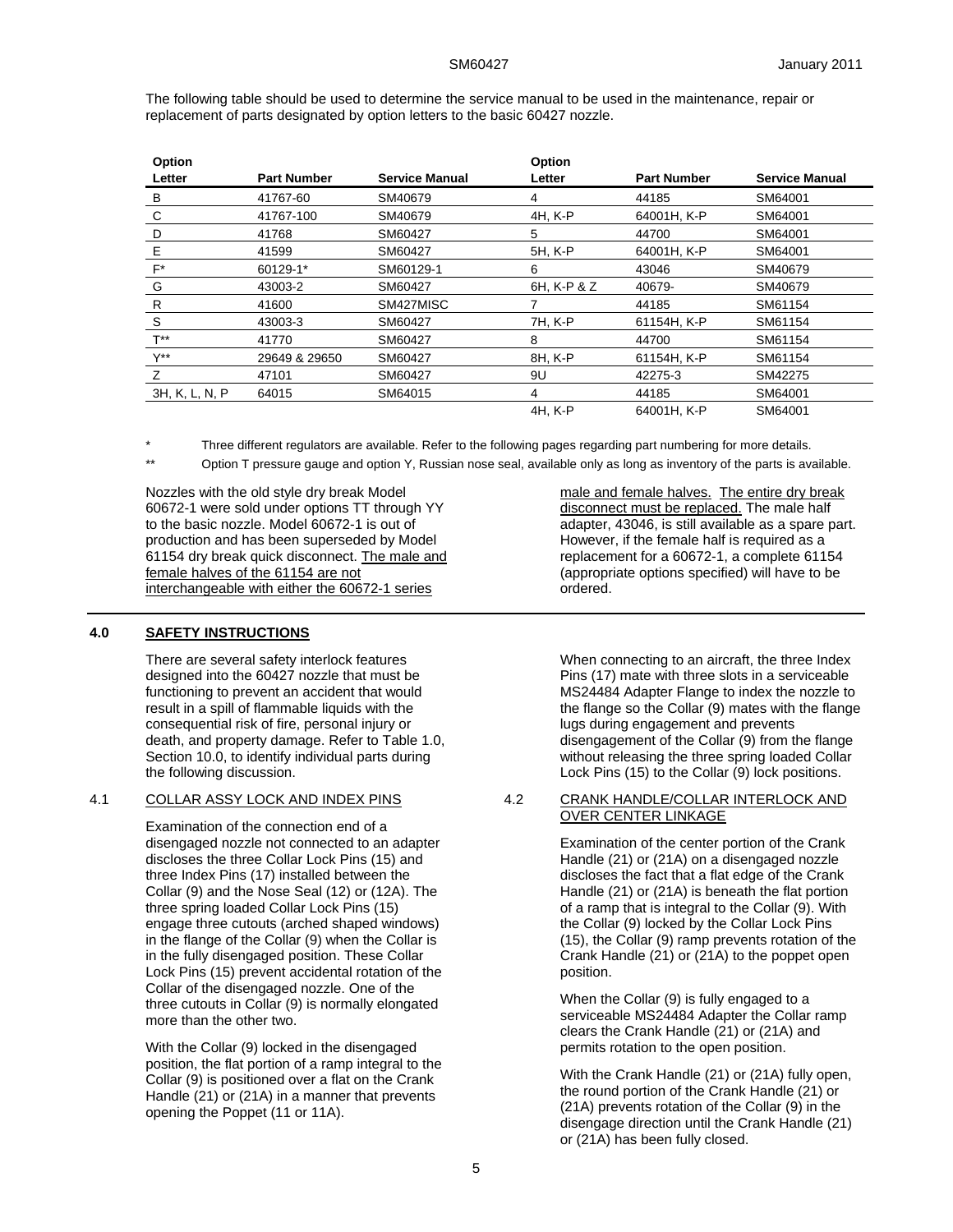These interlocks are designed to prevent accidental opening of the poppet while disengaged, or accidentally disengaging a nozzle with the poppet open.

The poppet operating internal linkage design is such that the linkage is "over center" at each extreme of travel for Crank Handle (21) or (21A) to fully open against internal mechanical stop or to fully closed against internal mechanical stop.

Thus, internal pressure against a closed poppet, when the linkage is against the closed mechanical stop, provides a force only in the closed direction.

In a similar manner, with the Crank Handle (21) or (21A) in the fully open/mechanical stop position, the 50 lb. force applied by the MS24484 Adapter Poppet Spring provides a force to maintain the open direction.

#### 4.3 SAFETY INSPECTIONS

The frequencies recommended for the following inspections are our recommendations based on nozzles that have been in daily service for at least a year. The frequency that is required will depend upon the degree of maintenance extended to the equipment and to the age of the equipment. It is not possible for Eaton to recommend other than the safest possible frequencies.

#### 4.3.1 NOZZLE INSPECTIONS - AT EACH REFUELING OPERATION

The following inspections of the nozzle are recommended at each refueling operation:

A. Inspect the connection end and verify that the Index Pins (17) are intact, in place, and not excessively worn or damaged. Verify that all three Collar Lock Pins (15) are intact, undamaged and **are extended to engage all three cutouts in the Collar (9) and physically prevent Collar (9) rotation.**

This inspection can be accomplished without interruption of the normal operating procedure and without adding appreciably to the operation time by training the operator to automatically observe the connection end of the nozzle upon disconnection from the aircraft. If the Collar Lock Pins (15) are not extended and engaged in all three cutouts in the Collar (9), the operator should squeeze the Crank Handle (21) or (21A) and Handle (6), (6A) or (6B) together while observing the connecting end of the nozzle. This should cause the Collar Lock Pins (15) to "spring" into the cutouts in the Collar (9). If not, then the nozzle should be taken out of service. If the Collar Lock Pins (15) do not spring into their correct position, it could mean that the aircraft adapter is defective and should be inspected (see paragraph 4.3.3) and reported as possibly being defective.

B. Upon engagement to an aircraft and opening the nozzle, but before operating the deadman control, it is recommended that the operator attempt to remove the nozzle from the aircraft. This should not be possible. If it can be removed, either the nozzle was never fully engaged onto the aircraft or needs repair, or the aircraft adapter, is in need of repair.

#### 4.3.2 NOZZLES INSPECTIONS - MONTHLY BASIS

The following inspections of the nozzle are recommended to be conducted on a monthly basis as a minimum:

A. Inspect the connection end and verify that the three Index Pins (17) are intact and in place. Verify that the three Collar Lock Pins (15) are intact and in place and extended and engaging all three cutouts in the Collar (9) and physically preventing Collar (9) rotation. Check the Bearing Plate (14) containing the pins for possible cracks.

B. Hold the nozzle with the outlet or connecting end facing such that it can be observed. Apply pressure on the Collar (9) in the direction to connect the nozzle to an aircraft, counterclockwise, to take up the slack and inspect the relative location of the three Lock Pins (15) with respect to the cutouts in the Collar (9). The two Lock Pins (15) that are engaged in the normally narrower cutouts should be resting against the edge of their respective cutouts. If there is a space between the third Lock Pin (15) and the edge of the normally larger cutout, the collar is still in functional condition. If all three Lock Pins (15) are resting against the edge of their respective cutouts (there is no space), the Collar (9) may no longer be in a functional condition and should be replaced if it fails the next step of the inspection.

C. With the nozzle being held in the position described above, attempt to open the nozzle with the Crank Handle (21) or (21A). The nozzle should be prevented from opening by the interference between the Collar (9) and the Crank Handle (21) or (21A). If the nozzle can be opened, it should be removed from service and repaired.

D. Inspect the Crank Handle (21) or (21A) and the adjacent ramp surface of the Collar (9) and verify that neither part is damaged or has missing pieces that permit the Crank Handle (21) or (21A) to be rotated to the open position with the nozzle disengaged or that will allow the Collar (9) to rotate to the disengaged position when the Crank Handle (21) or (21A) is open. Broken or missing parts can result in dangerous fuel spills while refueling aircraft.

E. Verify that the Crank Handle (21) or (21A) is in the fully closed position (against internal mechanical stop). This is necessary to assure that the linkage is over center so internal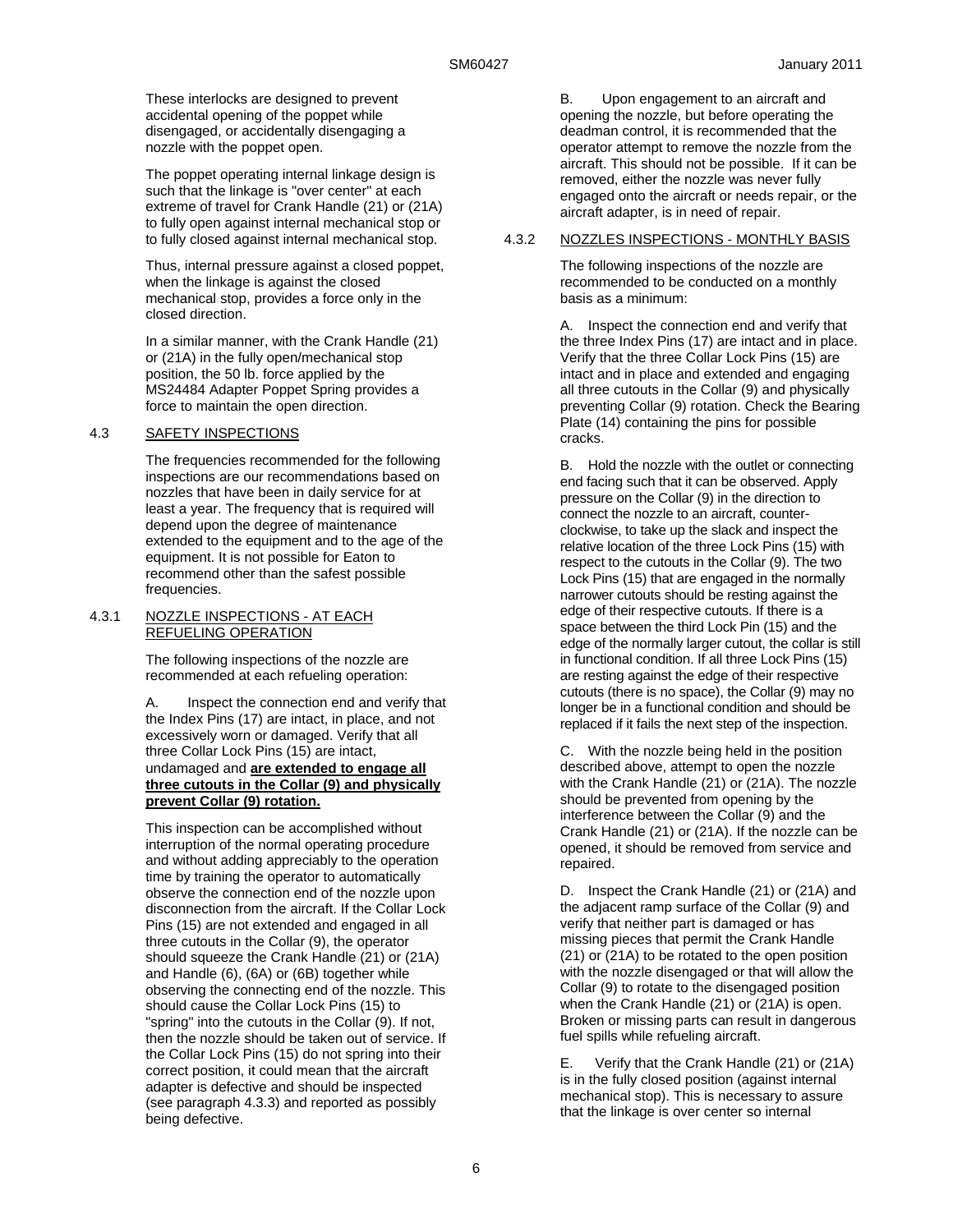pressure can not force the poppet open during the Collar (9) engagement.

#### 4.3.3 AIRCRAFT ADAPTER INSPECTIONS

The following inspections of the aircraft adapter are recommended to be carried out at each refueling operation to assure that one is connecting to a safe adapter:

A. Visually check for bent, broken, missing or excessively worn lugs or slots. Worn slots are easily detected. A normal slot will have a slight machine broken edge (chamfer of .030 inch (0.762 mm)). If the edge is worn such that the corner is badly distorted and enlarged it should be inspected more closely and accurately. Adapter Wear Gauge, 61657-2, should be utilized to check the width and thickness of the lugs if they appear to be worn. Wear of the thickness dimension of the lug will promote premature nose seal leakage. Wear of the width of the lug combines with slot wear in defeating the nozzle interlock.

B. Visually check the three slots for excessive wear. Excessive wear can permit disengagement of a nozzle without release of the three Collar Lock Pins (15) and may permit accidental poppet opening on the disconnected nozzle. The use of Wear Gauge 61657-2 will provide a "no-go" check for the slots.

C. If any of the above conditions are observed, and or the gauge proves the adapter to be defective, the refueling operation should be continued only with extreme caution. The nozzle, upon disconnection, should be checked in accordance with paragraph 4.3.1.A.

4.3.4 POPPET-SHAFT RETENTION INSPECTION

**This inspection procedure must be conducted following the removal and reinstallation of the Poppet (11, 11A or 11B) from the Shaft (38).** 

### **5.0 SPECIAL TOOLS**

The following special tools are recommended for proper repair and or overhaul of the nozzle:

- 6958CG or 6958CH adapter or equivalent.
- 61657-2 adapter wear gauge

#### **6.0 DISASSEMBLY**

6.1 Remove nozzle from end of hose at quick disconnect. Refer to the appropriate service manual depending upon type of swivel disconnect utilized.

| SM40679   | Standard 60427 nozzle disconnect                                              |
|-----------|-------------------------------------------------------------------------------|
| SM42275   | High flow disconnect (JIS thread only)                                        |
| SM427MISC | Miscellaneous male half adapters not<br>associated with a complete disconnect |

 Using Eaton's Carter brand part number S204451 three lug adapter flange (or any standard flange that is a separate loose part and not a part of some other adapter housing) open the nozzle being careful to drain all trapped fluid into a suitable container. Even if the ball valve or a dry-break disconnect is utilized, there will be a small quantity of trapped fuel in the nozzle.

 Check to see if there is a Cotter Pin (10) installed through the slotted poppet and the hole in the shaft. The pin must be installed in the hole that is completely within the slotted area of the poppet and the hole that allows for proper poppet nose seal adjustment

 Older nozzles will have a Cotter Pin (10) that has an overall length of approximately 1.05 inches (26.7 mm). The pin on the newer nozzles will be approximately 1.35 inches (34.3 mm) long. If the new longer Cotter Pin (10), part number GF24665-302, is available it is recommended that the existing pin be removed and the new Cotter Pin (10) installed in accordance with Figure 6. If the new pin is not available, it is recommended that the Cotter Pin (10) be checked to assure that the longer leg is bent into a partially circular loop such that the loop is as close to the shaft as possible. The shorter leg should be bent to an angle as close to 90° as possible.

 Grasp the Poppet (11, 11A or 11B) with one hand and holding the nozzle with the other attempt to un-screw the Poppet (11, 11A or 11B) from the Shaft (38). The poppet will move a slight amount taking up the slack between the slot in the Poppet (11, 11A or 11B), the hole in the Shaft (38) and the Cotter Pin (10).

 If all is correct close the nozzle and remove the adapter flange. Put the nozzle back in service.

### 64000 poppet adjustment gauge

The above items are available from your Eaton Carter brand distributor.

| SM60129-1 | Hose end control valve (HECV)  |
|-----------|--------------------------------|
| SM60672-1 | Old style dry break disconnect |
| SM61154   | New style dry break disconnect |
| SM64015   | <b>Ball valve</b>              |
|           |                                |

If Drag Ring, option H, is present it is sandwiched between the male and female halves of the disconnect. Set aside for later inspection.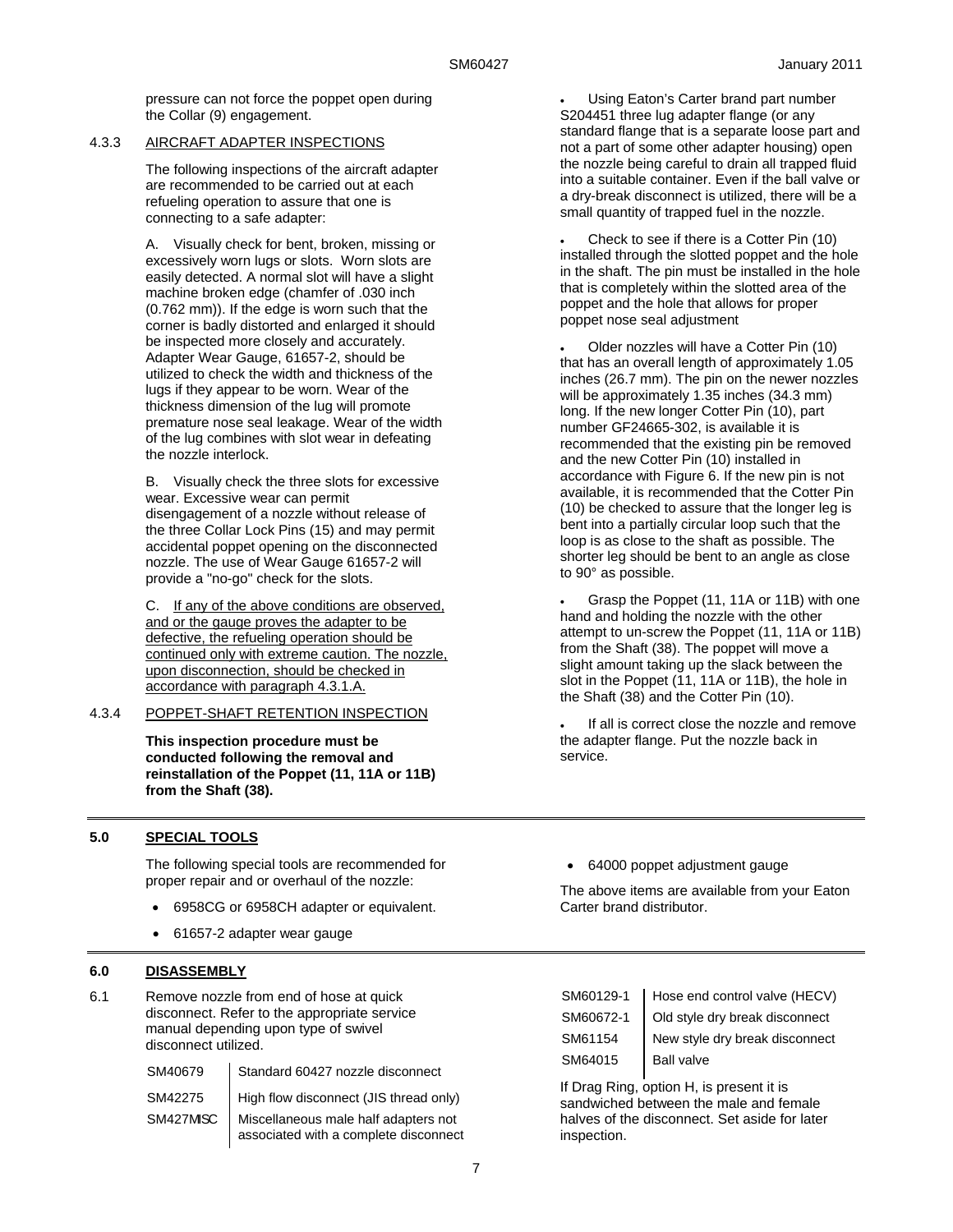6.2 Remove the cover assembly (1) from nozzle. Before proceeding further it is recommended that the inspections detailed in paragraph 4.3.2 be conducted to get an overall picture of the condition of the nozzle. Take special note of the wear check of the Collar (9) detailed in 4.3.2.B. If all three cutouts of the Collar (9) are touching the Lock Pins (15), the Collar (9) should be replaced during overhaul.

> If the Handles (6), (6A) or (6B) are to be replaced, remove hardware items (2, 4 & 5). If they do not need replacing, remove only the that Handle (6), (6A) or (6B) that is farthest away from the Crank Handle (21) to allow the indexing lug on the Body (39) to pass through the slot in the Collar (9). On later models, the regular stick type Handles (6 or 6A) are an assembly with replaceable Grips (6C) held in place with Screw (6E) and Washer (6D). Remove Grip (6C) from Handle (6F or G) only if it is necessary to replace it.

- 6.3 Using a sharp knife, cut the Bumper (7) to remove it from the Collar (9).
- 6.4 Push at one end of the collar Bearing (8) to cause the other end to protrude from groove. Using pliers, pull the collar bearing out of groove. On parts where the Bearing (8) is difficult to remove it is suggested that the outlet end of the nozzle be soaked in light motor oil over night to assist in removing it.

NOTE: Do not engage nozzle onto an adapter. This will create a load on Bearing (8).

- 6.5 Remove nozzle Collar (9) from Body (39) by aligning the groove in the Collar (9) with square boss on the side of the Body (39).
- 6.6 Turn Crank Handle (21) or (21A) to open Poppet (11, 11A or 11B).
- 6.7 Remove Cotter Pin (10) and unscrew the Poppet (11, 11A or 11B) from the Shaft Assembly (38). Older nozzles will have a Poppet (11) that is green in color (Teflon coated) while the "Y"

#### 7.0 INSPECTION

- 7.1 It is recommended that all O-rings (18) and (32), Gasket (35) and Nose Seal (12) or (12A) be replaced upon every overhaul.
- 7.2 Inspect all metal parts for dings, gouges, abrasions, etc. Use 320 grit paper to smooth and remove sharp edges. Replace any part with damage exceeding 15% of local wall thickness. Use alodine 1200 to touch up bared aluminum. Precisely measure the following items. Replace any part that exceeds the identified maximum or minimum wear limits:

• The hole in Shaft Assembly (38) shall not exceed 0.317 inches (8.052 mm) in diameter.

 Check the looseness in the riveted attachment of the Shaft Assembly (38). option Poppet (11A) is black. Newer nozzles will have a golden colored (anodized aluminum) Poppet (11) as standard. The nozzles with this poppet also have a Shaft (38) which has two holes drilled in the threaded end. The golden colored Poppet (11) can only be utilized if there are two holes present. Rework instructions to add the second hole to allow the use of the lower cost Poppet (11) are included as Figure 5. On the golden colored Poppet (11), do not try to remove the permanently assembled shroud on the curved side of the unit.

- 6.8 The Nose Seal (12 or 12A) may be removed. Remove Snap Ring (13) from Seal (12) or (12A). Lift off Plate (14).
- 6.9 The three Lock Pins (15), three lock pin Springs (16), three Index Pins (17) and O-ring (18) may now be removed.
- 6.10 After removal of the Screw (19) and the Lockwasher (20), the Crank Handle (21) and Washer (28) may be removed. Newer models utilize a single piece Crank Handle (21A) it may be disassembled from the nozzle by removing Pin (21B).
- 6.11 Remove the Lockwire (29) from the Bushing (30). Note method of lockwiring so that it may be duplicated on reassembly.
- 6.12 Using needle-nose pliers, remove the Cotter Pin (36).
- 6.13 Remove the Bushing (30), o-ring Spacer (31), Oring (32), two Washers (34), two Wave Washers (33), and Gasket (35).
- 6.14 The Crank (37) and Shaft Assembly (38) may now be removed from flange end of Body (39). It is not recommended that the Shaft Assembly (38) be disassembled further. If replacement is required, replace as an assembly.
- 6.15 The plugs (40) or Vacuum Breaker (46) do not have to be removed unless replacement is necessary.

Maximum looseness of this joint shall not exceed 0.013 inches (.330 mm). Check looseness by holding threaded end in a vise, push link end toward threaded end to its stop and lightly scribe a line on the link along the clevis end of the rod. Pull the link directly away from the rod and scribe another line. Measure the distance between the scribed lines with a vernier caliper to determine the looseness.

 Measure the diameter of the boss on the Crank (37) that mates with Shaft Assembly (38). It shall not exceed 0.313.

 Measure the small hole through the boss of the Crank (37) through which Cotter (36) is inserted. If the hole is 0.115 or larger, it is recommended that Cotter (36) part number be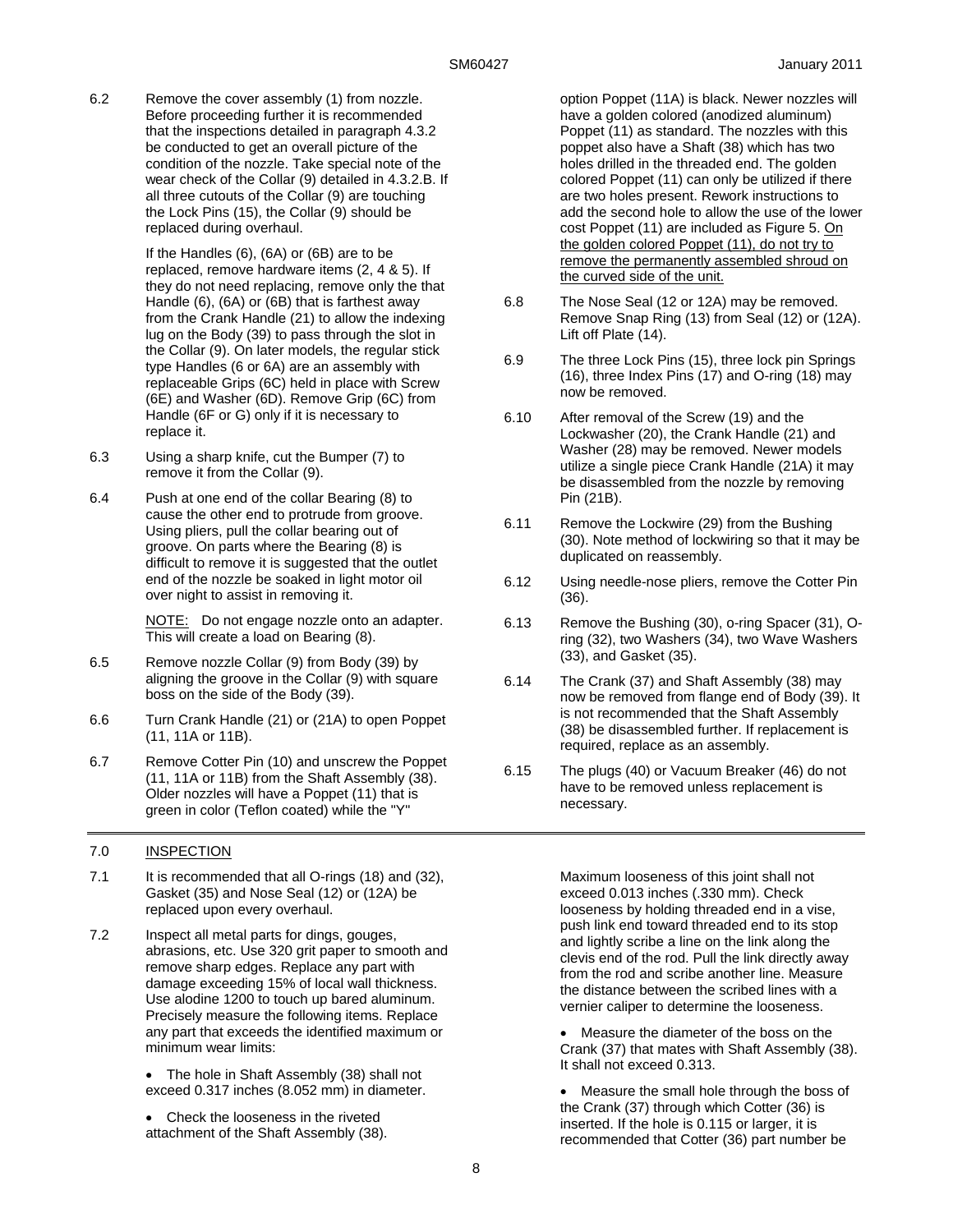revised to the oversized one, 82267-2 be used to prolong the life of the Crank (37).

• Check Bearing (8) to be sure it is not worn below 0.245 inches (6.223 mm) diameter over more than 50% of its length. The ends may be chamfered to remove any tool marks caused by the removal operation. The chamfering should not extend for a length of more than 0.250 inches (6.350 mm).

• Check Pin (17) for damage or cracks. Roll on a flat surface to check for straightness. Replace any suspect pin.

• Measure diameter of the two groups of three larger holes in Plate (14). If larger holes are elongated or exceed 0.253 inches (6.426 mm) diameter or the smaller ones are elongated or exceed 0.222 inches (5.639 mm) the Plate (14) should be replaced.

## **8.0 REASSEMBLY**

Reassemble in reverse order of disassembly, noting the following:

8.1 Make certain all components are clean and free from oil, grease, or any other corrosion resistant compound on all interior or exterior surfaces. Wash all parts with cleaning solvent, Federal Specification P-D-680 or equivalent, and dry thoroughly with a clean, lint-free cloth or compressed air.

### **WARNING:**

**Use cleaning solvent in a well-ventilated area. Avoid breathing of fumes and excessive solvent contact with skin. Keep away from open flame.** 

NOTE: A light coat of petroleum jelly can be applied to all o-rings, springs, and screws for ease of installation.

- 8.2 The Crank (37) and Shaft Assembly (38) may now be inserted in the nozzle body (39) with the shaft portion of the Crank (37) extending from the boss on the side of the nozzle Body (39). The Cotter Pin (36) may be installed with the use of needle nose pliers taking care to bend both ends over to secure it.
- 8.3 Install the Gasket (35) onto the Bushing (30).
- 8.4 Install and tighten the Bushing (30) to 120-150 in.-lb. (138-173 kg-cm) to be held in place with Lockwire (29). Insert the two Wave Washers (33) and two Washers (34) alternately (refer to Figure 1), the O-ring (32), the o-ring Spacer (31), and the Washer (28).
- 8.5 Install the three lock pin Springs (16), three Lock Pins (15), three Index Pins (17) and O-ring (18).
- 8.6 Install the Plate (14) onto the Seal (12 or 12A). Install Snap Ring (13). The installation of the

• Measure the main diameter of the Crank (37). It shall not be less than .493 inches (12.560 mm).

• Measure the through bore of the Bushing (30). It shall not exceed 0.499 inches (12.675 mm).

 Attach the Crank Handle (21) or (21A) to the square boss on the Crank (37) using the appropriate hardware. If the Crank Handle (21 or 21A) is not held tightly to the Crank (37) the handle should be replaced.

• If Drag Ring (53), option H, is present inspect to determine if the part is still capable of protecting the HECV body. If the outside diameter of the Drag Ring (53) is less than 4.60 inch (117 mm) replace it.

Ring (13) is optional. Nozzles coming from the factory will continue to contain this part. If the Snap Ring (13) is not used, it is possible to replace the Nose Seal (12) or (12A) without removing the Collar (9). One will have to be able to open the nozzle without it being installed to an adapter. A standard three lug adapter flange with the three lugs removed will serve nicely for this application. It should be noted that when the nozzle is opened in this manner, the Nose Seal (12) or (12A) may follow the Poppet (11,11A or 11B) out of the nozzle. If this is not acceptable, either use the Ring (13) or simply apply pressure by hand to the Nose Seal (12) or (12A) as the nozzle is opened to keep it in place.

- 8.7 Install the Seal (12) or (12A), Plate (14) and Ring (13), if used, into the nozzle Body (39), being careful not to displace O-ring (18). Install this assembly of parts so the three Index Pins (17) and three Lock Pins (15) pass through the six holes in the Plate (14).
- 8.8 Install the Collar (9) on the Body (39) matching the groove in the Collar (9) with the square boss on the body. Secure by inserting Bearing (8) into the Collar (9) bearing groove. The Crank Handle (21) or (21C) may now be installed and held in place with the use of the Lockwasher (20) and the Screw (19) or Pin (21B).
- 8.9 Use the Crank Handle (21) or (21A) and turn the Crank (37) position to install the Poppet (11, 11A or 11B).

Before inserting the Cotter Pin (10), adjust the Poppet (11, 11A or 11B) to .020 - .040 inch (.508 - 1.016 mm) above the top of the face of the collar. If the golden colored Poppet (11) is utilized the Shaft (38) must have two holes present in the threaded portion. If there is only one hole the green Poppet (11) must be used or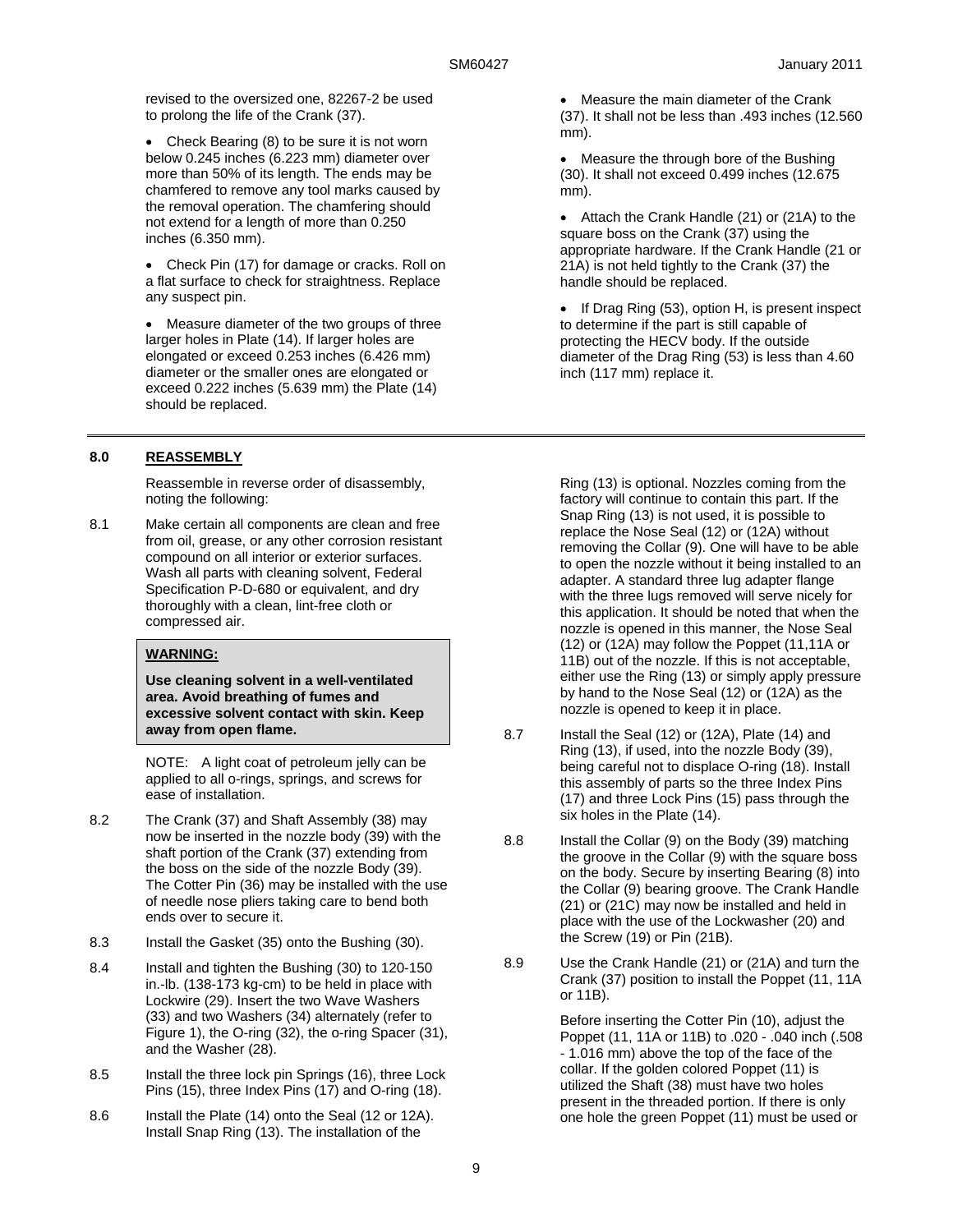the Shaft (38) must be reworked in accordance with Figure 5.

With the Crank (37) rotated to the full closed position, the top of the Poppet (11) or (11A) should be approximately in the middle of the concave surface area of the nose seal.

Use of the Poppet Adjustment Gauge, 64000, will facilitate the achievement of the correct adiustment.

- 8.10 Install the Cotter Pin (10) in the Shaft Assembly (38) as shown in Figure 6. Be sure that both legs of the Cotter (10) are bent. Turn Crank Handle (21) or (21A) to closed position. Make sure the Cotter Pin (10) ends are securely bent over to retain in place.
- 8.11 Install Bumper (7). It is best to warm the Bumper (7) in water at 160°-180°F to soften before pressing onto Collar (9).
- 8.12 Install Handle (6), (6A) or (6B) being sure to first insert it through the loop which is a part of the Cover (1) to retain it. Use the appropriate hardware items (2, 4 & 5) to secure the Handle (6), (6A) or (6B) in place. If, on later models, the Grip (6C) is to be replaced attach it to Handle (6F or 6G) with Screw (6E) and Washer (6D). Cover (1) can now be placed over outlet of unit.
- 8.13 Accessories, such as quick disconnects, dry break quick disconnects and hose end regulators can be installed with the hardware and o-ring provided with each.

### **9.0 TEST**

The nozzle should be tested as a complete unit, including the appropriate quick disconnect, dry break and/or regulator.

9.1 Test conditions

Test media shall be Stoddard Solvent (Federal Specification P-D-680), JP-4 per MIL-J-5624D at  $75^\circ \pm 15^\circ$ F, Jet A or equivalent.

- 9.3 Functional Test
- 9.3.1 The nozzle shall be inserted and locked into a test adapter and the nozzle valve actuated by use of the Crank Handle (21) or (21A) from the fully closed to fully open position a minimum of

### **10.0 ILLUSTRATED PARTS CATALOG**

Table 1.0 tabulates the parts and subassemblies comprising the 60427 nozzle. The item numbers of the table are keyed to the exploded views of the regulator diagrammed in Figures 1, 2, and 3.

- 8.14 Option D grounding cable can be installed by inserting the end of the Cable Assembly (45A) into the hole in the boss on the Body (39) as shown in figure 2. Ball (45B) is first dropped into the threaded hole and then Bolt (45C) is fastened against the Ball (45B) and Cable (45A) to retain it in place.
- 8.15 Option E, Vacuum Breaker (46) is installed in lieu of one of the Plugs (40). Do not use more than 1½ wraps of Teflon tape when installing it. Tighten only to seal, the hexagon head should not touch the Body (39) since this is an American NPT type tapered thread.
- 8.16 Option T Gauge (47) is shown in Figure 2. This option includes, in addition to the actual gauge, a guard to protect the gauge and two screws for mounting the guard. Screws (47A) are longer than the normal screws furnished with the disconnects and regulators to account for the extra thickness of the Guard (47B). The Gauge is mounted in the NPT port provided in the Body (39). Again use no more than 1½ wraps of Teflon tape for seal.
- 8.17 Safety Clip (50), as shown in Figure 3 is available only with options 4, 5, 7 & 8 (Part 3). The Clip (50) is installed in the groove adjacent to the red sleeve on the dry break disconnect to prevent the inadvertent movement of the sleeve until the Clip (50) is moved to the groove closest to the hose end of the unit.

five times. There shall be no evidence of binding or excessive force required for valve actuation.

- 9.4 Leakage Test
- 9.4.1 With the nozzle outlet in the normal open position, and the test adapter outlet closed, pressurize the inlet to five (5) psig and hold for one minute minimum. There shall be no evidence of external leakage from the nozzle.
- 9.4.2 Repeat the leakage test at 60 psig and 120 psig.
- 9.4.3 Close and disengage the nozzle and repeat 9.4.1 and 9.4.2.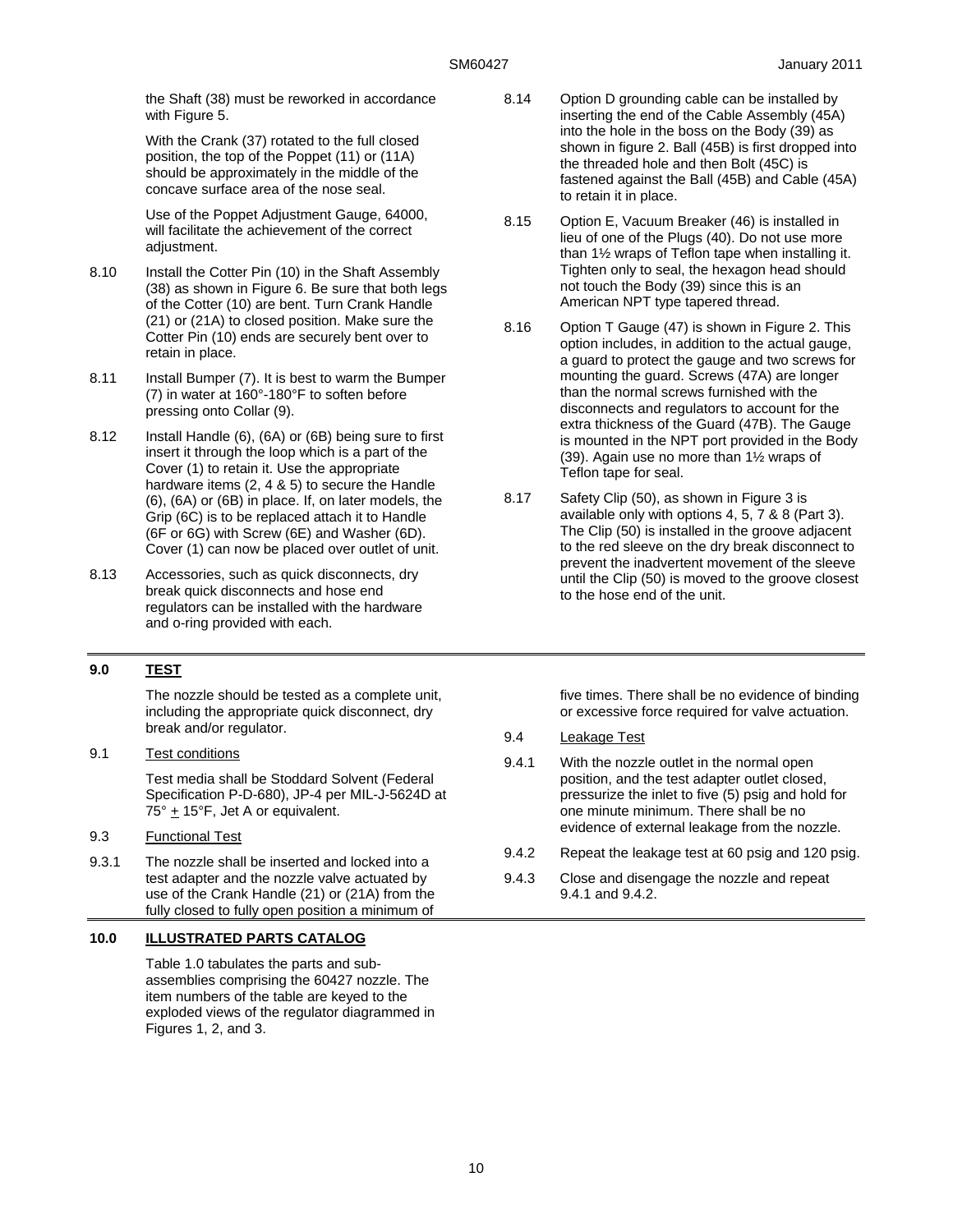# **TABLE 1.0**

|                         |                          |                                      | Units/                  |                      | Spares/10                |
|-------------------------|--------------------------|--------------------------------------|-------------------------|----------------------|--------------------------|
| <b>Item</b>             | <b>Part Number</b>       | <b>Description</b>                   | <b>Assy</b>             | <b>Nozzle Option</b> | units/Yr                 |
| 1                       | 207799                   | <b>Cover Assembly</b>                | $\mathbf{1}$            | All                  | 10                       |
| No number               | 43003-1                  | Handle Assy Set, 10" (Note 10)       | $\mathbf{1}$            | All but G, S & V     | $\overline{2}$           |
| 2                       | MS21042-4                | Nut, self-locking                    | $\overline{2}$          | All                  | $\blacksquare$           |
| 3                       | Left intentionally blank |                                      |                         |                      |                          |
| $\overline{\mathbf{4}}$ | GF4-13A                  | Bolt, hex head                       | 2                       | All                  | $\blacksquare$           |
| 5                       | GF960-416                | Washer                               | $\overline{4}$          | All                  |                          |
| 6                       | 203241-1                 | Handle, 10"                          | $\overline{2}$          | All but G, S & V     |                          |
| 6C                      | 207808                   | Grip                                 | 1                       | All but S & V        | 5                        |
| 6D                      | GF960-516                | Washer                               | 1                       | All but S & V        | $\blacksquare$           |
| 6E                      | GF16997-78L              | Cap Screw                            |                         | All but S & V        |                          |
| 6F                      | 220000                   | Handle                               | 1                       | All but G, S & V     |                          |
| No number               | 43003-2                  | Handle Assy Set, 15" (Note 10)       | 1                       | G                    | 2                        |
| $\overline{c}$          | MS21042-4                | Nut, self-locking                    | $\overline{2}$          | All                  |                          |
| 3                       | Left intentionally blank |                                      |                         |                      |                          |
| 4                       | GF4-13A                  | Bolt, hex head                       | $\overline{2}$          | All                  | $\overline{\phantom{a}}$ |
| 5                       | GF960-416                | Washer                               | 4                       | All                  | $\overline{\phantom{a}}$ |
| 6A                      | 203241-2                 | Handle, 15"                          | $\overline{\mathbf{c}}$ | G                    |                          |
| 6C                      | 207808                   | Grip                                 | $\overline{2}$          | All but S & V        | 5                        |
| 6D                      | GF960-516                | Washer                               | $\overline{2}$          | All but S & V        | $\overline{\phantom{a}}$ |
| 6E                      | GF16997-78L              | Cap Screw                            | $\overline{2}$          | All but S & V        |                          |
| 6G                      | 220001                   | Handle                               | $\overline{2}$          | G                    |                          |
| No number               | 43003-3                  | Handle Assy Set, Stirrup (Note 10)   | 1                       | S                    | $\boldsymbol{2}$         |
| 2                       | MS21042-4                | Nut, self-locking                    | $\overline{2}$          | All                  |                          |
| 3                       | Left intentionally blank |                                      |                         |                      |                          |
| $\overline{\mathbf{4}}$ | GF4-13A                  | Bolt, hex head                       | $\overline{c}$          | All                  | $\overline{a}$           |
| 5                       | GF960-416                | Washer                               | 4                       | All                  | $\overline{\phantom{0}}$ |
| 6B                      | 200479                   | Handle, Stirrup                      | $\overline{2}$          | $\mathsf S$          | $\overline{\phantom{a}}$ |
| 7                       | 23622                    | <b>Bumper</b>                        |                         | All                  | 10                       |
| 8                       | 23620                    | <b>Bearing</b>                       |                         | All                  | 3                        |
| 9                       | 28085                    | Collar                               |                         | All                  | $\overline{c}$           |
| 10                      | GF24665-302              | <b>Cotter Pin</b>                    |                         | All                  | 10                       |
| 11                      | 26866                    | Poppet-std. (Green-Obsolete)         |                         | All but Y & Z        | 1                        |
| 11                      | 210593                   | Poppet-std. (Gold-Current Note 11) 1 | 1                       | All but Y & Z        | $\mathbf{1}$             |
| 11A                     | 29649                    | Poppet - Russian (Black)             | 1                       | Y                    | $\mathbf{1}$             |
| 11B                     | 47100                    | Poppet - Arctic                      |                         | Z                    | $\mathbf{1}$             |
| 12                      | 209029                   | Nose seal                            |                         | All but Z            | 10                       |
| 12A                     | 47101                    | Nose seal- Arctic                    |                         | Z                    | 10                       |
| 13                      | 24636                    | Ring, snap                           | 1                       | All but Z            | $\overline{\phantom{a}}$ |
| 14                      | 24779                    | Plate                                | $\mathbf{1}$            | $\mathsf{All}$       |                          |
| 15                      | 207789                   | Lock Pin                             | 3                       | All                  | $\mathsf 3$              |
| 16                      | 20909                    | Spring                               | 3                       | All                  | 3                        |
| 17                      | 24780                    | Index Pin                            | 3                       | All                  | $\mathbf{3}$             |
| 18                      | 201201-145               | O-ring                               |                         | $\mathsf{All}$       | 10                       |
| 18A                     | MS29513-038              | O-ring                               |                         | Z                    | 10                       |
| 19                      | 220004                   | <b>Screw</b>                         |                         | All but S            | 1                        |
| 20                      | GF35338-43               | Lockwasher                           | 1                       | All but S            | $\overline{\phantom{a}}$ |
| 21                      | 28086                    | Handle, Crank                        | 1                       | All but S            | $\overline{c}$           |
| 21A                     | 44725                    | Handle, Crank Assembly               |                         | S                    | 2                        |
| 21B                     | .156-1.000MDP            | Pin                                  |                         | $\mathsf S$          | $\sqrt{5}$               |
| 21C                     | 220128                   | Handle                               |                         | $\mathsf S$          | $\overline{\phantom{0}}$ |
| 22-27                   | Left intentionally blank |                                      |                         |                      |                          |
| 28                      | 21706                    | Washer                               | 1                       | All                  | $\overline{c}$           |
| 29                      | GF20995C32               | Wire, lock                           | A/R                     | All                  | 1 Roll                   |
| 30                      | 20914                    | <b>Bushing</b>                       |                         | All                  | 1                        |
| 31                      | 20910                    | Spacer                               |                         | All                  | $\mathbf 2$              |
| 32                      | 201201-014               | O-ring                               |                         | All                  | 10                       |
|                         |                          |                                      |                         |                      |                          |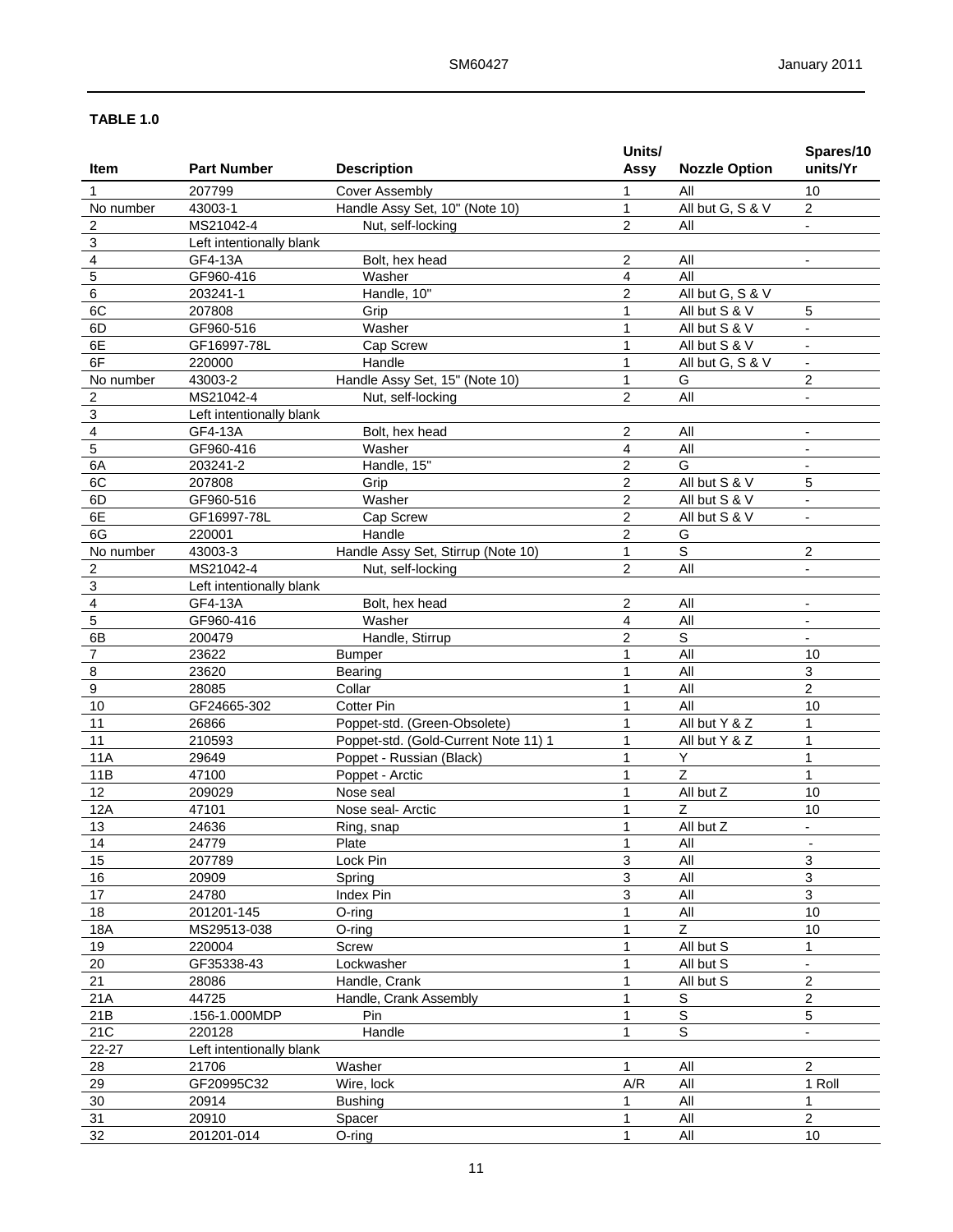| <b>Item</b> | <b>Part Number</b> | <b>Description</b>                                                                                                                                                                                                                                                                                                                                       | Units/<br>Assy                                                                                                                                                             | <b>Nozzle Option</b>  | Spares/10<br>units/Yr    |  |
|-------------|--------------------|----------------------------------------------------------------------------------------------------------------------------------------------------------------------------------------------------------------------------------------------------------------------------------------------------------------------------------------------------------|----------------------------------------------------------------------------------------------------------------------------------------------------------------------------|-----------------------|--------------------------|--|
| 33          | 22291              | Washer wave                                                                                                                                                                                                                                                                                                                                              | $\overline{c}$                                                                                                                                                             | All                   | 8                        |  |
| 34          | 22290              | Washer                                                                                                                                                                                                                                                                                                                                                   | $\overline{2}$                                                                                                                                                             | All                   | 6                        |  |
| 35          | MS29512-10         | Gasket                                                                                                                                                                                                                                                                                                                                                   | 1                                                                                                                                                                          | All                   | 10                       |  |
| 36          | 82267-1            | Cotter (Note 3)                                                                                                                                                                                                                                                                                                                                          |                                                                                                                                                                            | All                   | $\sqrt{2}$               |  |
| 37          | 20916              | Crank                                                                                                                                                                                                                                                                                                                                                    |                                                                                                                                                                            | All                   | $\overline{\phantom{a}}$ |  |
| 38          | 40006              | Shaft                                                                                                                                                                                                                                                                                                                                                    |                                                                                                                                                                            | All                   | $\overline{\phantom{a}}$ |  |
| 39          | 41427              | Body                                                                                                                                                                                                                                                                                                                                                     |                                                                                                                                                                            | All                   | $\overline{\phantom{a}}$ |  |
| 40          | 210388             | Plug                                                                                                                                                                                                                                                                                                                                                     | $\overline{c}$                                                                                                                                                             | All (1 only option E) | $\overline{c}$           |  |
| 41          | 41600              | Adapter, male flight refueling (note 4)                                                                                                                                                                                                                                                                                                                  | 1                                                                                                                                                                          | R                     | $\overline{\phantom{a}}$ |  |
| 42          | 60129-1*           | Hose end regulator (note 5)                                                                                                                                                                                                                                                                                                                              |                                                                                                                                                                            | F3, F4, F5            | $\overline{\phantom{a}}$ |  |
| 43          | 42275-3            | High flow disconnect (JIS thread) (note 6)                                                                                                                                                                                                                                                                                                               | 1                                                                                                                                                                          | 9U                    |                          |  |
| 44          | 40679-*            | Quick disconnect (Note 7)                                                                                                                                                                                                                                                                                                                                | 1                                                                                                                                                                          | 6H, K-N, P & Z        | $\overline{\phantom{a}}$ |  |
| 45          | 41768              | Grounding cable kit                                                                                                                                                                                                                                                                                                                                      | 1                                                                                                                                                                          | D                     |                          |  |
| 45A         | 4646               | Grounding cable                                                                                                                                                                                                                                                                                                                                          | 1                                                                                                                                                                          | D                     | $\blacksquare$           |  |
| 45B         | GF19060-1008       | Ball                                                                                                                                                                                                                                                                                                                                                     | 1                                                                                                                                                                          | D                     | $\overline{\phantom{a}}$ |  |
| 45C         | GF74A11            | <b>Bolt</b>                                                                                                                                                                                                                                                                                                                                              |                                                                                                                                                                            | D                     | $\overline{\phantom{a}}$ |  |
| 46          | 41599              | Vacuum breaker                                                                                                                                                                                                                                                                                                                                           |                                                                                                                                                                            | Е                     | $\blacksquare$           |  |
| 47          | 41770              | Gauge kit                                                                                                                                                                                                                                                                                                                                                | 1                                                                                                                                                                          | T                     | $\overline{\phantom{a}}$ |  |
| 47A         | GF16997-60         | <b>Screw</b>                                                                                                                                                                                                                                                                                                                                             | $\overline{c}$                                                                                                                                                             | T                     | $\overline{\phantom{a}}$ |  |
| 47B         | 29028              | Guard                                                                                                                                                                                                                                                                                                                                                    | 1                                                                                                                                                                          | $\mathsf T$           | $\overline{\phantom{a}}$ |  |
| 47C         | 80673              | Gauge                                                                                                                                                                                                                                                                                                                                                    | 1                                                                                                                                                                          | T                     | $\overline{\phantom{a}}$ |  |
| 48          | 61154*             | Dry break QD (new style) (note 8)                                                                                                                                                                                                                                                                                                                        | 1                                                                                                                                                                          | 7 & 8H, K-N, P        | $\overline{\phantom{a}}$ |  |
| 49          | 60672-1*           | DB QD (old style) (note 9)                                                                                                                                                                                                                                                                                                                               | 1                                                                                                                                                                          |                       | $\overline{\phantom{a}}$ |  |
| 50          | 210641             | Safety Clip                                                                                                                                                                                                                                                                                                                                              | 1                                                                                                                                                                          | STD w/4, 5, 7, & 8    | $\overline{\phantom{a}}$ |  |
| 51          | 64001*             | Low Friction swivel quick disconnect (note 13)                                                                                                                                                                                                                                                                                                           | 1                                                                                                                                                                          | 4 & 5H, K-N, P        |                          |  |
| 52          | 64015*             | Ball valve (note 14)                                                                                                                                                                                                                                                                                                                                     |                                                                                                                                                                            | 3H, K, L, N, P        |                          |  |
| 53          | 220460             | Drag ring                                                                                                                                                                                                                                                                                                                                                | 1                                                                                                                                                                          | н                     | 10                       |  |
| 54          | 41767-60           | Screen Assy, 60 mesh                                                                                                                                                                                                                                                                                                                                     | $\mathbf 1$                                                                                                                                                                | 6, R                  |                          |  |
|             | 41676-100          | Screen Assy, 100 mesh                                                                                                                                                                                                                                                                                                                                    |                                                                                                                                                                            |                       |                          |  |
| 54A         | 44373-60           | Screen Assy, 60 mesh                                                                                                                                                                                                                                                                                                                                     | 1                                                                                                                                                                          | 4, 5, 7, 8            |                          |  |
|             | 44373-100          | Screen Assy, 100 mesh                                                                                                                                                                                                                                                                                                                                    |                                                                                                                                                                            |                       |                          |  |
| 55          | 43046              | Adapter, male std disconnect                                                                                                                                                                                                                                                                                                                             | 1                                                                                                                                                                          | 6                     |                          |  |
| 56          | 44185              | Adapter, short male                                                                                                                                                                                                                                                                                                                                      | 1                                                                                                                                                                          | 7, 4                  | $\overline{\phantom{a}}$ |  |
| 57          | 44700              | Adapter, long male                                                                                                                                                                                                                                                                                                                                       | 1                                                                                                                                                                          | 8, 5                  | $\overline{\phantom{a}}$ |  |
|             | <b>Kits</b>        |                                                                                                                                                                                                                                                                                                                                                          |                                                                                                                                                                            |                       |                          |  |
|             | KD60427-1          | Parts necessary for a seal change for the 604276H, 6K-6P & 6Z options (old part<br>number 60427J). Consists of items 10, 12, 18, 28, 32, 33, 35 & 36 above plus 201201-<br>231 & 201201-151 O-rings. Replaces old kit 80676.                                                                                                                             |                                                                                                                                                                            |                       |                          |  |
|             | KD60427-2          | Parts to make the seal change as in KD60427-1 above plus parts to replace the seals in<br>a hose end regulator (options F3, F4 or F5). Contains KD60427-1 plus KD60129-1.                                                                                                                                                                                |                                                                                                                                                                            |                       |                          |  |
|             | KD60427-3          |                                                                                                                                                                                                                                                                                                                                                          | Parts to include seal changes to the basic nozzle (KD60427-1) plus the o-ring to repair<br>the old style dry break disconnect 60672-1. Contains KD60427-1 plus 201201-233. |                       |                          |  |
|             | KD60427-4          | KD60427-2 plus KD60427-3 to repair a 60427 nozzle with hose end regulator plus<br>60672-1 dry break disconnect.                                                                                                                                                                                                                                          |                                                                                                                                                                            |                       |                          |  |
|             | KD60427-5          | Parts to repair the 60427 nozzle (KD60427-1) plus parts to repair the 61154 new style<br>dry break disconnect. Contains KD60427-1 plus KD61154-1.                                                                                                                                                                                                        |                                                                                                                                                                            |                       |                          |  |
|             | KD60427-6          | Parts to repair the 60427 nozzle plus parts to repair the hose end regulator and 61154<br>dry break disconnect. Contains KD60427-1, KD60129-1 and KD61154-1.                                                                                                                                                                                             |                                                                                                                                                                            |                       |                          |  |
|             | KD60427-7          | Parts to provide replacements to allow use of common current production poppet with<br>60427 nozzle. Contains items 10, 11 (210593) & 38.                                                                                                                                                                                                                |                                                                                                                                                                            |                       |                          |  |
|             | KD60427-8          | Parts to perform a major overhaul for the 604276H, 6K-6P & 6Z - consists of items 1, 6C,<br>7, 8, 9, 10, 12, 18, 28, 32, 33, 35 & 36 above plus 201201-231, & 201201-151 O-rings.                                                                                                                                                                        |                                                                                                                                                                            |                       |                          |  |
|             | KD60427-9          | Parts necessary for a seal change for the 604276H, 6K-6P options (old part number<br>60427J). Identical to the dash 3 kit except the O-ring material is fluorosilicone. Consists<br>of items 10, 12, 18 (M25988/1-145), 28, 32 (M25988/1-014), 33, 35 (M25988/1-910) &<br>36 above plus M25988/1-231, M25988/1-151, M25988/1-233 & M25988/1-039 O-rings. |                                                                                                                                                                            |                       |                          |  |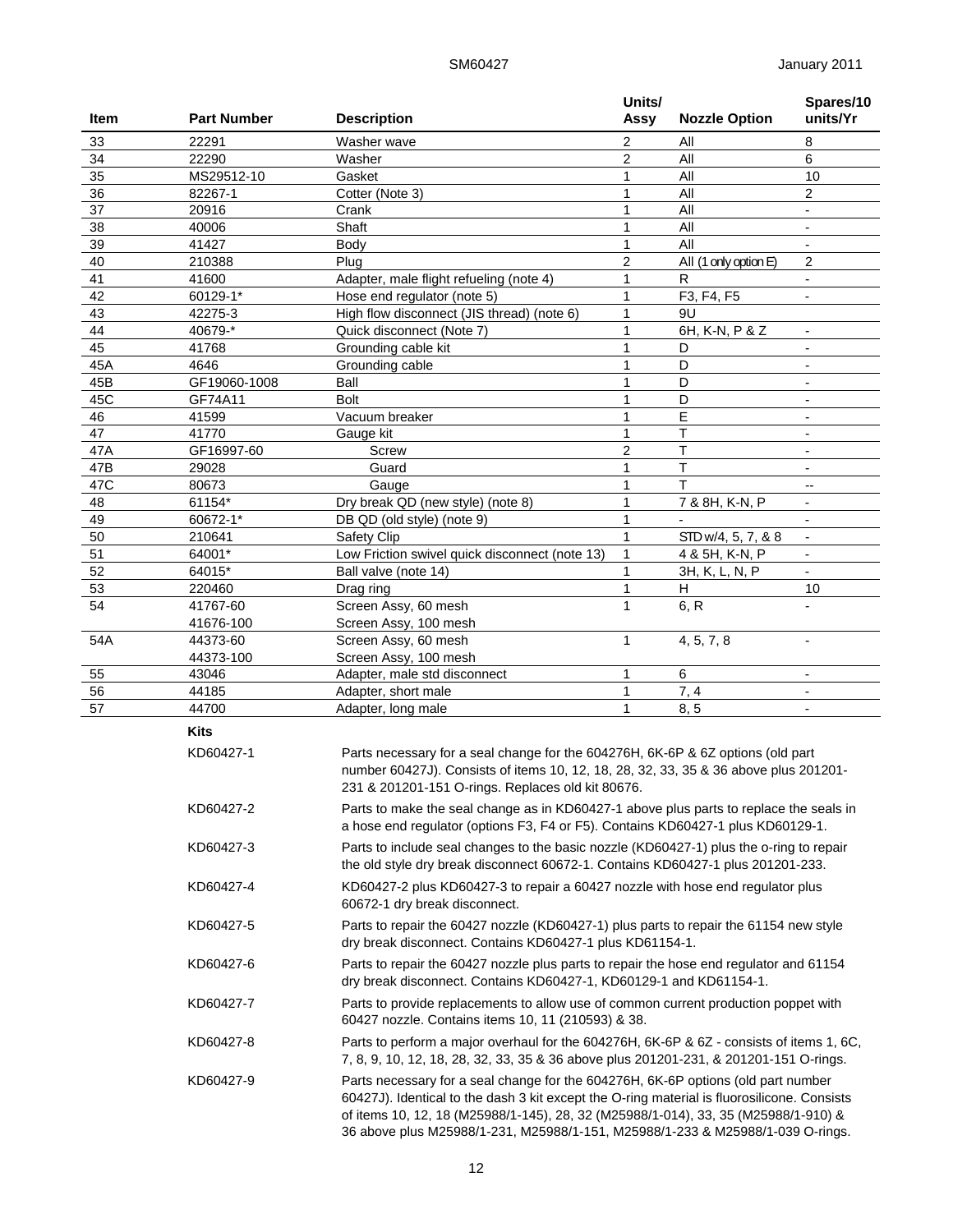- Notes: 1. All part numbers beginning with "GF" are interchangeable with those beginning with either "AN" or "MS". If the "GF" is followed by three numbers it is interchangeable with an "AN" part, otherwise it is interchangeable with an "MS" part of the same number.
	- 2. The recommended spare parts shown above are the number required to support 10 Units for one year or each overhaul whichever is sooner. These quantities do not include replacement spares for intermediate replacement of parts required by abuse or misuse of the equipment. The recommended quantities are based on the ratio of spare parts sold for each unit during a one year period of time. The actual quantity required will vary from location to location.
	- 3. 82267-2 replaces 82267-1 for oversize hole applications.
	- 4. Refer to SM427MISC for parts listing.
	- 5. Refer to SM60129-1 for parts listing. \* indicates that there is additional information required to complete the part number since there is more than one regulator available.
	- 6. Refer to SM42275 for parts listing.
	- 7. Refer to SM40679 for parts listing. \* means that there is additional information required to complete the part number.
	- 8. Refer to SM61154 for parts listing. \* means that there is additional information required to complete the part number.
	- 9. Refer to SM60672-1 for parts listing. \* means that there is additional information required to complete the part number. This item has been superseded by 61154 and is no longer available as an option to the 60427 nozzle.
	- 10. Handle Assy 43003-1, -2 and -3 include all of the parts shown indented under their respective listings. Example: 43003-1 includes 2 each of items 2-6 (item 6 includes 6C, 6D, 6E & 6F).
	- 11. 210593 Poppet (11) can be used only with Shaft (38) which has two holes present in the threaded end of the part. Rework instructions are shown in Figure 5).
	- 12. Option Y, nose seal and poppet to fit older Russian aircraft, can utilize either the obsolete 29650 or the current production 209029 interchangeably.
	- 13. Refer to SM64001 for parts listing. \* means that there is additional information required to compete the part number.
	- 14. Refer to SM64015 for parts listing. \* means that there is additional information required to compete the part number.

### **TABLE 2.0**

Torque Specifications 60427

| Fig. | Item | <b>Part Number</b> | <b>Description</b> | Torque in.-Ib.                    |
|------|------|--------------------|--------------------|-----------------------------------|
|      |      | 20914              | <b>Bushing</b>     | 120-150 in.-lb. (138 - 173 kg-cm) |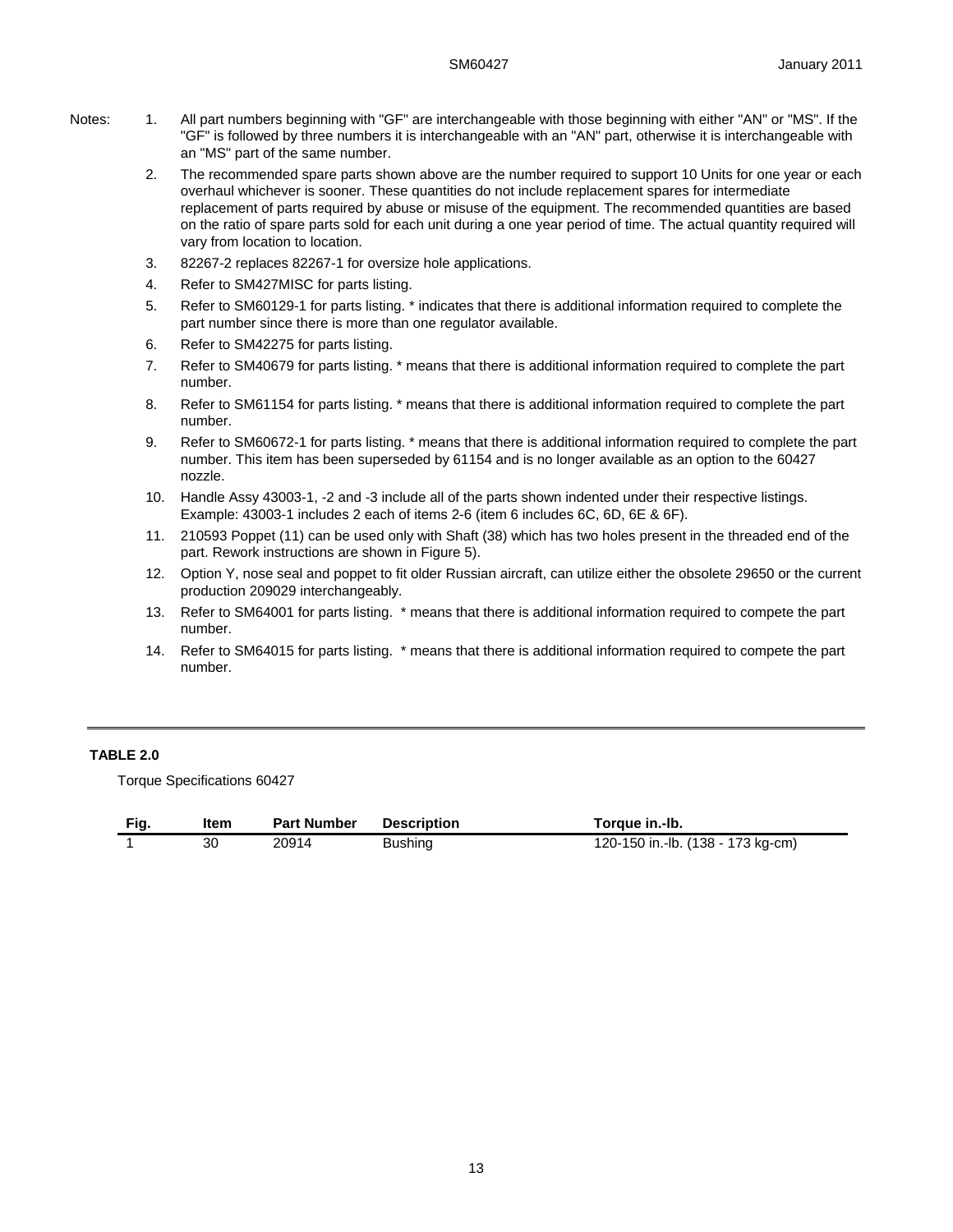

**FIGURE 1**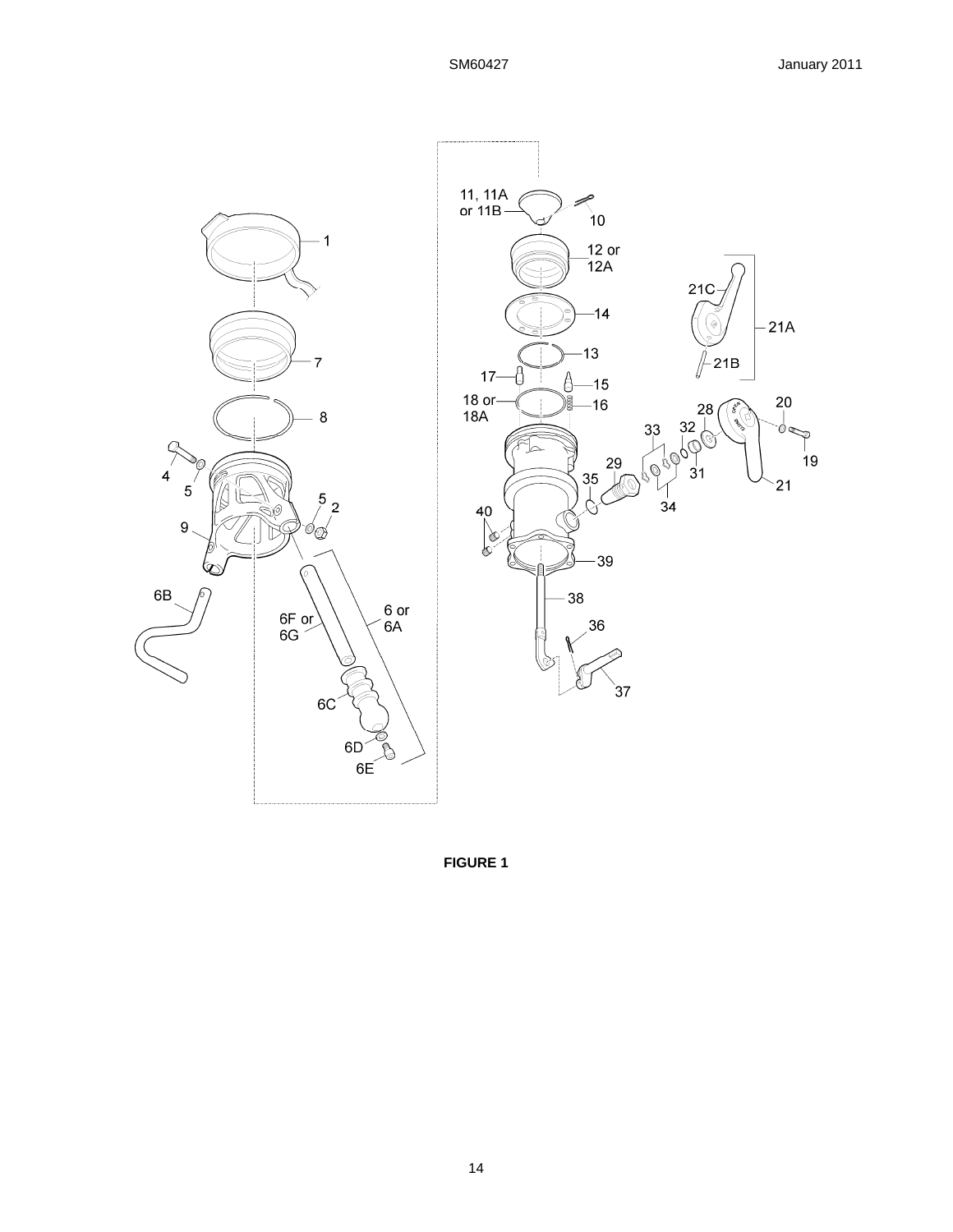

**FIGURE 2**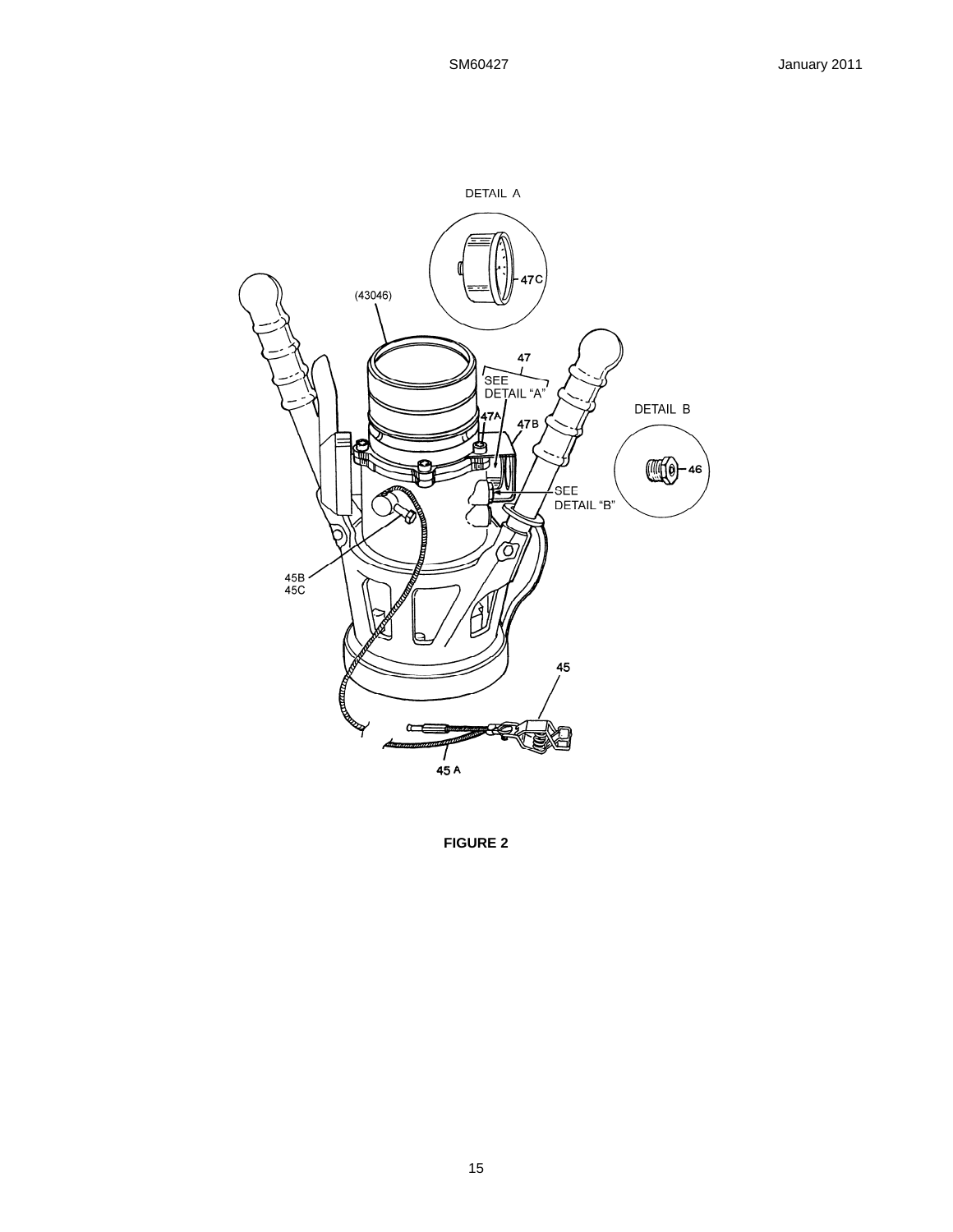

Older nozzles utilize<br>O-Ring retained Screen<br>where applicable. Refer to<br>SM60427 for detail  $\star$ 

**FIGURE 3**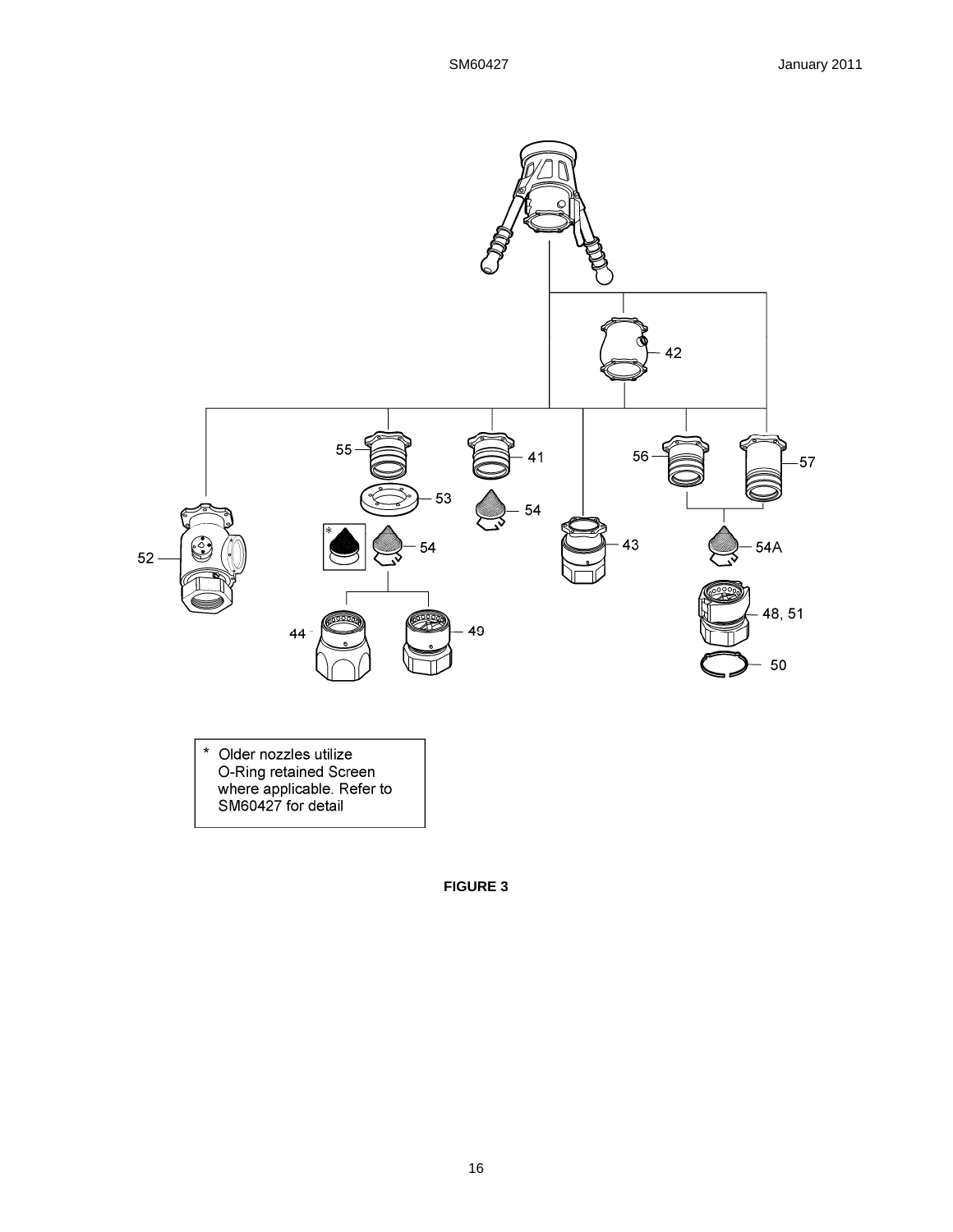

#### **FIGURE 4**

#### **SHAFT REWORK INSTRUCTIONS**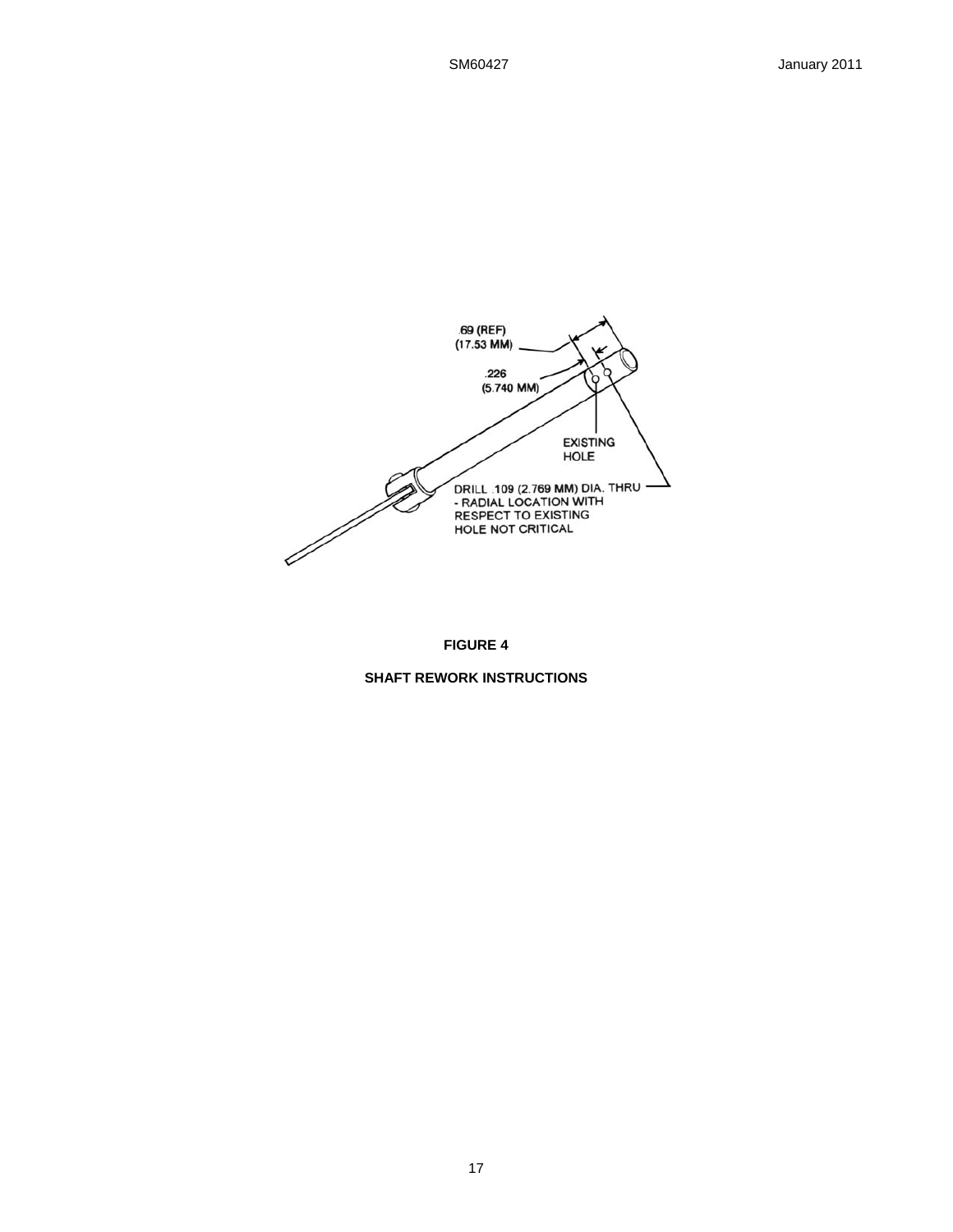



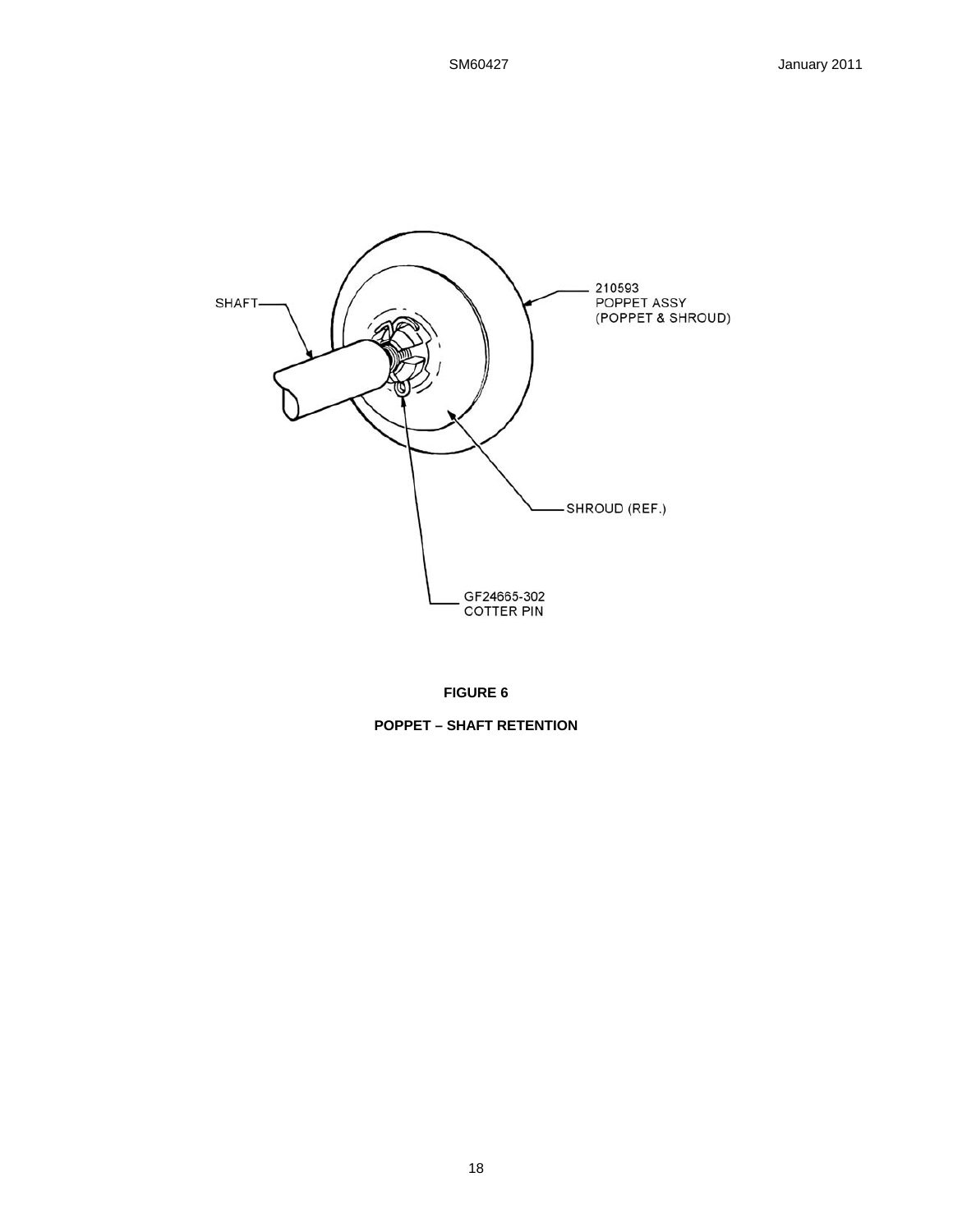19